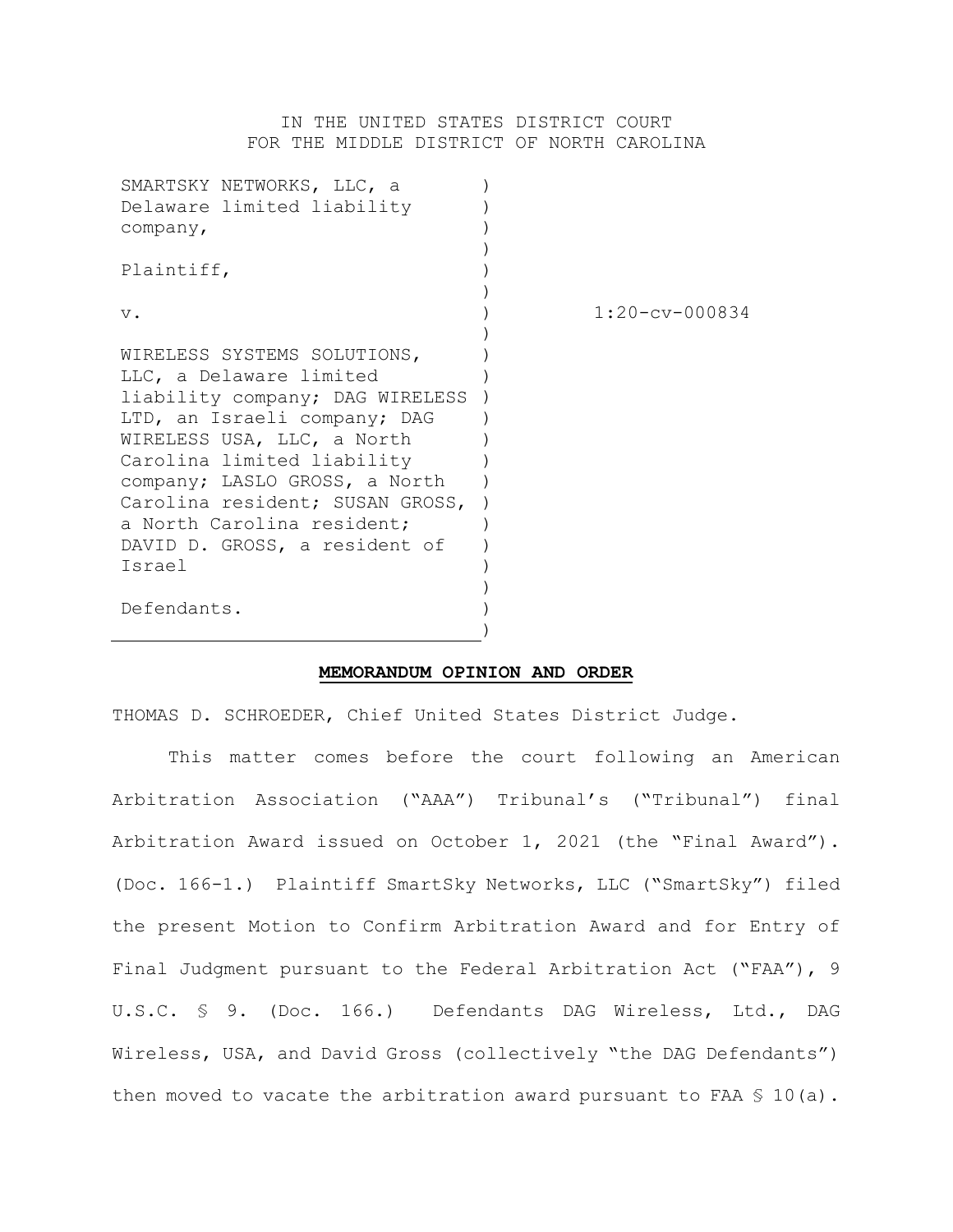(Doc. 167.) Separately, Defendants Wireless Systems Solutions, LLC ("Wireless Systems"), Laslo Gross, and Susan Gross (collectively "the Wireless Systems Defendants") filed a similar Motion to Vacate and Modify the Final Arbitration Award. (Doc. 170.) The parties have also separately filed motions to seal certain documents. (Docs. 177, 181.) In addition, the DAG Defendants have filed a Motion to Dismiss or Compel Arbitration dated June 30, 2021. (Doc. 160.)

For the reasons to follow, the motion to confirm the Arbitration Award will be granted, the motions to vacate will be denied, and because the arbitration has been completed, the motion to dismiss will be denied as moot.

### **I. BACKGROUND**

SmartSky develops air-to-ground wireless communications networks. (Doc. 5 ¶¶ 9, 23.) Wireless Systems, controlled by Susan and Laslo Gross, focuses on developing cellular capabilities and producing components for use in wireless transmissions. (Id. ¶¶ 10, 30-31; Doc. 145 at 1-2.) Wireless Systems entered several agreements with SmartSky to develop and build proprietary components for use in SmartSky's communications network. Central to this case is the parties' Teaming Agreement, which set forth the contractual terms between SmartSky and Wireless Systems. (Doc. 5 ¶¶ 34-38, 44; Doc. 104 at 3.) During that same period, Susan and Laslo Gross, along with their son David Gross, established DAG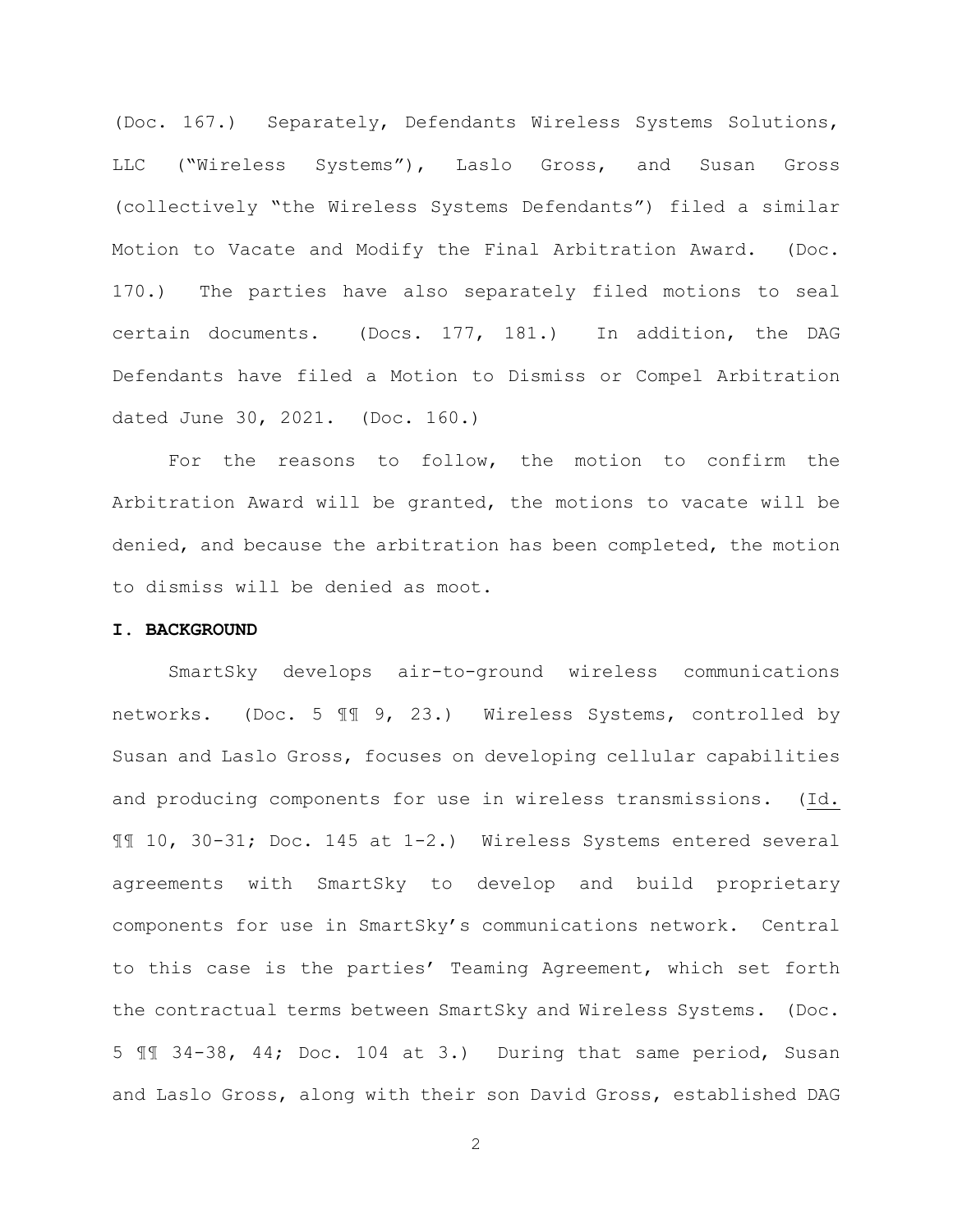Wireless Ltd., which is engaged in developing technology for wireless communication. (Doc. 5 at ¶¶ 39-42.) This business relationship between SmartSky and Wireless Systems soon soured, and on September 10, 2020, SmartSky filed this lawsuit against the Wireless Systems and DAG Defendants alleging ongoing breaches of the intellectual property and confidentiality provisions of the Teaming Agreement as well as misappropriation of trade secrets. (Docs. 1, 5.)

Soon thereafter, pursuant to the Teaming Agreement -- which required "disputes relating to or arising under this agreement" to be resolved by binding arbitration -- SmartSky filed a Statement of Claims with the AAA on September 14, 2020, asserting claims for breach of contract. (Doc. 166 at 2.) On September 30, 2020, Wireless Systems filed counterclaims against SmartSky in the arbitration for various alleged breaches of the parties' agreements and breach of the implied contractual duty of good faith and fair dealing. (Id. at 3.) Wireless Systems later amended its counterclaims to include claims against SmartSky for unfair and deceptive trade practices and fraudulent inducement to contract. (Id.)

On December 11, 2020, Wireless Systems filed a brief with the Tribunal arguing that all claims and counterclaims between the parties were subject to arbitration. Agreeing with Wireless Systems, the Tribunal entered Procedural Order 8, stating that the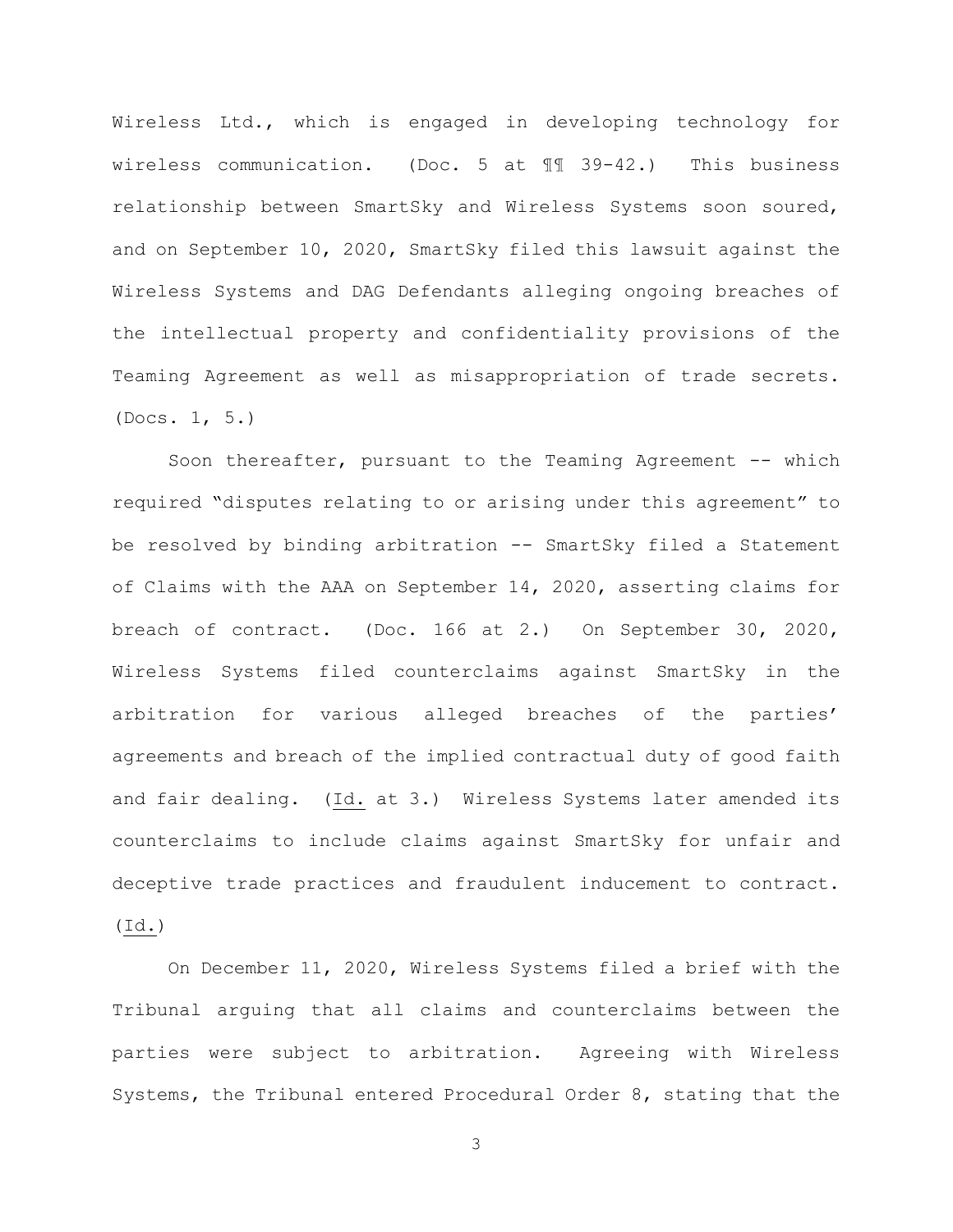Teaming Agreement required all claims and counterclaims between SmartSky and Wireless Systems be arbitrated. (Doc. 166-2.) On January 13, 2021, following Procedural Order 8, the parties agreed to consolidate all pending claims and counterclaims into the arbitration, and all Defendants agreed to submit to the jurisdiction of the Tribunal and to be bound by the arbitration. (Doc. 166-1 at ¶ 48; Doc. 166-3.) On January 19, 2021, SmartSky amended its claims against the Defendants to include claims for breach of the Teaming Agreement, breach of non-disclosure agreements between SmartSky, Wireless Systems, and DAG, misappropriation of trade secrets, unfair and deceptive trade practices, false advertising under the Lanham Act, and alter ego and estoppel liability against DAG as an alter ego of Wireless Systems. (Doc. 166-1 at ¶ 50.)

On January 18, 2021, the Wireless Systems Defendants moved to stay this case pending arbitration. (Doc. 144.) On March 11, 2021, this court stayed the case pending arbitration, denied a motion to dismiss filed by DAG USA, and denied without prejudice a motion filed by SmartSky seeking a preliminary injunction because arbitration was rapidly approaching. (Doc. 149.) On January 22, 2021, the Tribunal issued Procedural Order 11, which set forth an expedited discovery process for the arbitration. (Doc. 166-1 at ¶ 53.) Discovery resulted in the exchange of "hundreds of thousands of pages of documents" and more than ten depositions,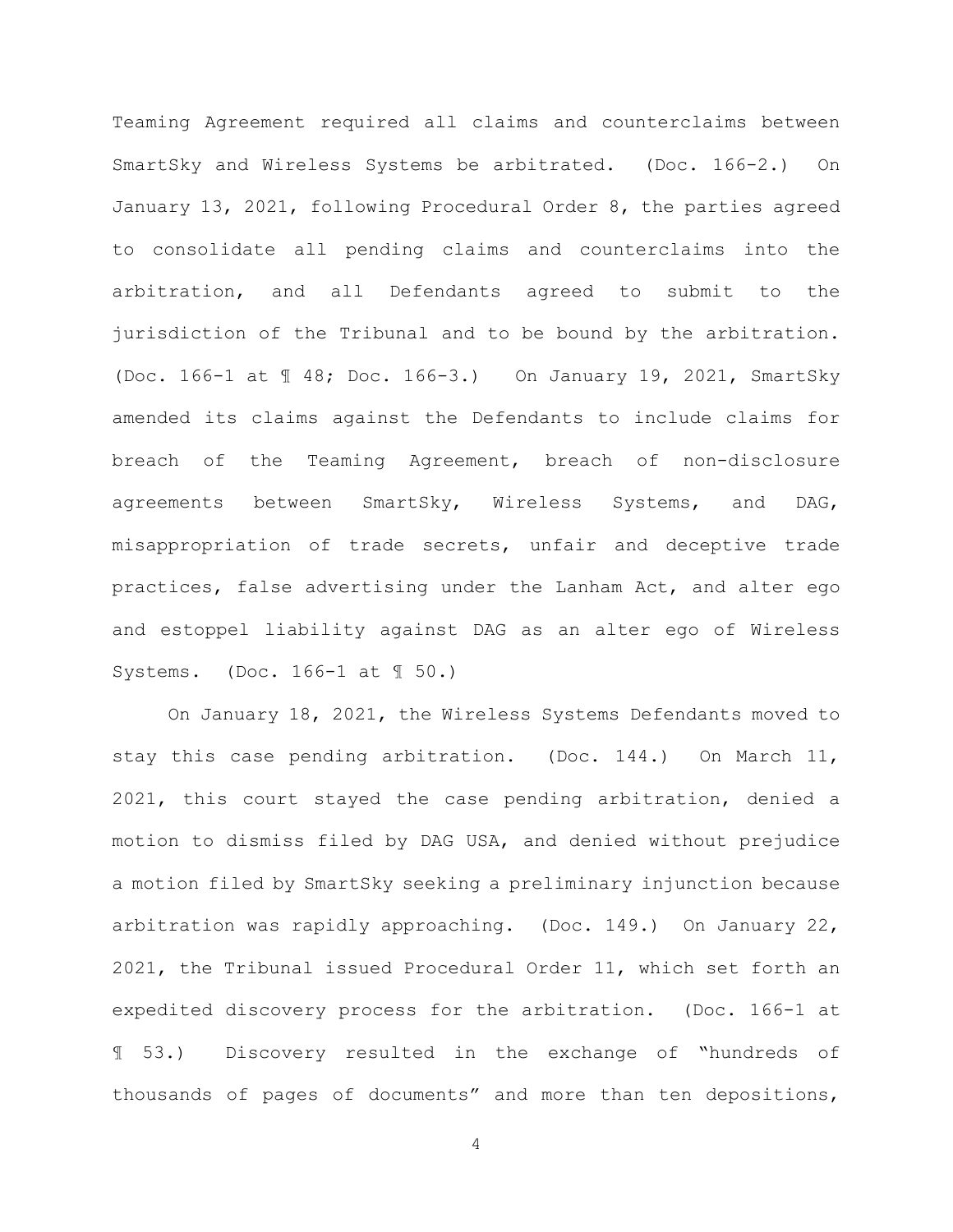including those of expert witnesses. (Doc. 166 at 5.)

The Tribunal scheduled the final arbitration hearing to begin on May 10, 2021. (Doc. 166-1 at  $\text{\texttt{M}}$  77.) However, by as late as April 14, the Defendants had not paid their share of deposits to the AAA for the costs of the arbitration. (Id. at  $\mathbb I$  70.) SmartSky advanced the costs and moved to strike or dismiss Wireless Systems' counterclaims with prejudice because of nonpayment. (Id.) In response, Wireless Systems withdrew all counterclaims against SmartSky. (Id. at ¶ 72.) The Tribunal then issued Procedural Order 24 directing Wireless Systems to advise the Tribunal whether the withdrawal of its counterclaims was with or without prejudice. (Id. at ¶ 74; Doc. 166-4.)

Somewhat confusingly, Wireless Systems advised the Tribunal that withdrawal of its counterclaims "was not with or without prejudice."1 (Doc. 166-1 at ¶ 75.) This prompted the Tribunal to

<sup>&</sup>lt;sup>1</sup> The practical effect of Wireless Systems' withdrawal of its counterclaims is clear. The Teaming Agreement required all claims arising from the agreement to be heard in arbitration as the Tribunal determined. (Doc. 166-4 at ¶ 7.) If Wireless Systems were allowed to withdraw its counterclaims without prejudice, it would then be able to attempt to revive those claims before an entirely different arbitration panel, thus restarting the arbitration process anew. This scenario would defeat the purpose of arbitration, which is "the quick resolution of disputes and the avoidance of the expense and delay associated with litigation." Apex Plumbing Supply, Inc. v. U.S. Supply Co., Inc., 142 F.3d 188, 193 (4th Cir. 1998). Moreover, Wireless Systems does not contend that the Tribunal lacked the legal authority to enter legal determinations such as this, which the Tribunal was clearly authorized to do. See Rule 33 AAA Commercial Rule ("The arbitrator may allow the filing of and make rulings upon a dispositive motion"); Sherrock Bros., Inc. v. DaimlerChrysler Motors Co., LLC, 260 F. App'x 497, 502 (3d Cir. 2008) (noting that arbitration panels can make determinations on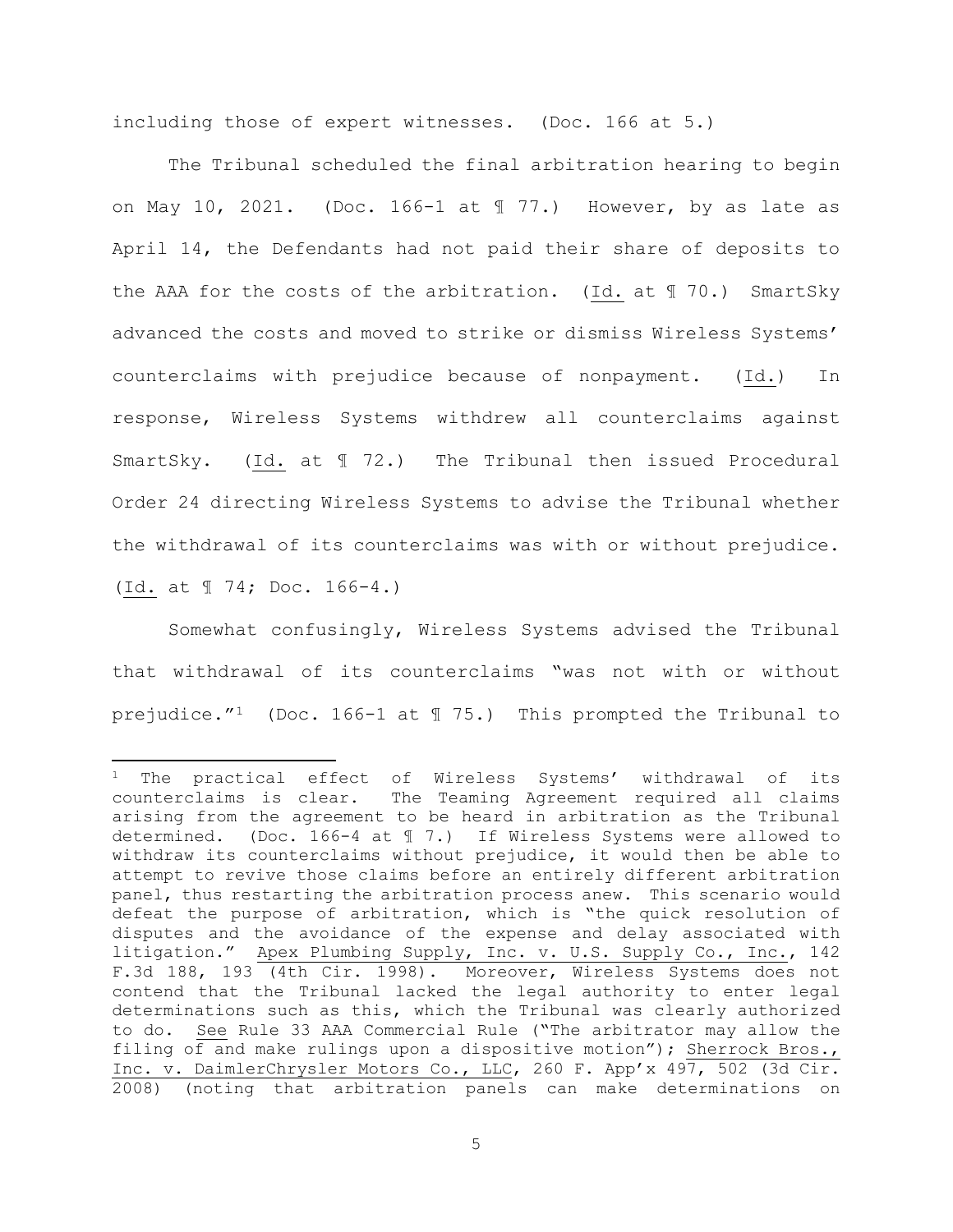issue Procedural Order 25, which declared that, because the Teaming Agreement did not contemplate "serial or overlapping arbitrations," Wireless Systems' "withdrawal of its counterclaims was thus effectively with prejudice." (Doc. 166-4 at 17.) The Tribunal stated plainly, "[t]his arbitration, as [Wireless Systems] itself argued at the start of these proceedings, is the sole mechanism for deciding such disputes." (Id.)

Arbitration then proceeded as scheduled. Between May 10 and May 21, 2021, the parties participated in in-person arbitration in Charlotte, North Carolina, presenting over ten days of evidence, 348 exhibits and thirteen witnesses, including four experts. (Doc. 166 at 6; Doc. 166-1 at ¶ 77-79.) At the close of arbitration on May 21, the Tribunal entered an order "temporarily restraining Respondents and each of them from the conduct set forth in the Proposed Interim Injunction Order" filed by SmartSky. (Id. at ¶ 81.) On June 7, 2021, the Tribunal advised that the May 21 Order would remain in effect until it was superseded by the Final Award. (Id. at ¶ 83.) In the following months, all parties submitted post-hearing briefing, exhibits, applications for attorneys' fees and costs, and responses to those applications. (Id. at 1 87, 88-89.)

dispositive motions, including on motions for summary judgment, and collecting cases). Therefore, the Tribunal's determination that Therefore, the Tribunal's determination that Wireless Systems' dismissal was with prejudice was within its purview.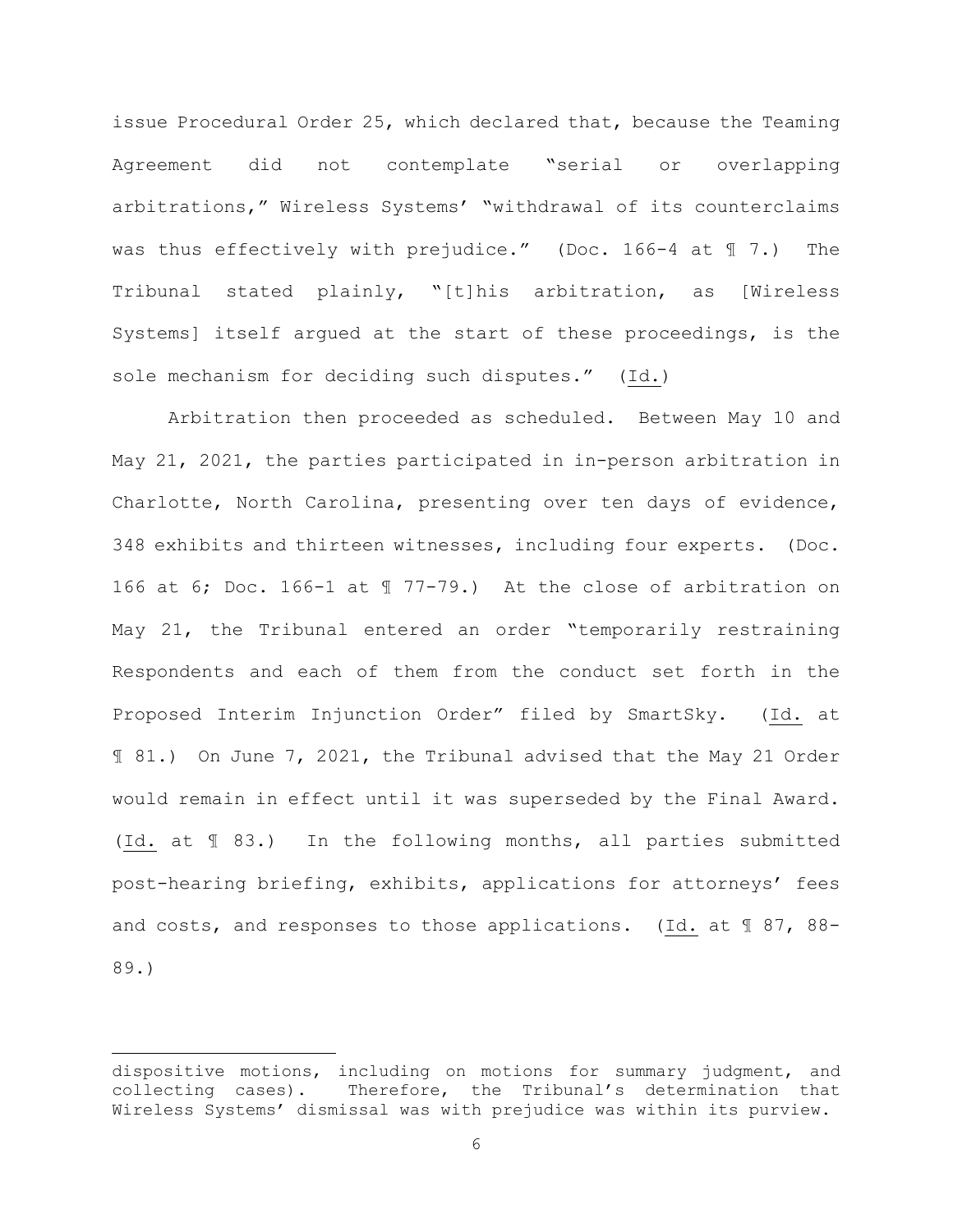On October 1, 2021, the Tribunal issued the Final Award denying in part and granting in part SmartSky's claims. (Doc. 166-1 at ¶ 347.) The Final Award is 81 single-spaced pages consisting of 427 findings of fact and conclusions of law. On SmartSky's claim for breach of contract, the Tribunal awarded SmartSky \$10,000,000 against Wireless Systems. (Id. at ¶ 276.) The Tribunal awarded the following relief against all Defendants jointly and severally:

- 1. \$1,963,676.59 for legal fees and expenses
- 2. \$525,215.45 for AAA arbitration costs
- 3. \$60,000 in sanctions for violating interim Orders of the Tribunal

(Id. at  $\mathbb{I}$  353-424, 427(B)-(C).) The Tribunal ordered these sums to be paid on or before fifteen (15) business days from the date of the Final Award, or by October 22, 2021. (Id. at  $\mathbb{I}$  427(C)(2).) The Tribunal also ordered that within the same time period, the Defendants "ensure that the Federal Communications Commission ("FCC") expeditiously transfers control of any and all FCC certification grants with grantee code 2AWXX" to SmartSky and "destroy all 'Confidential Information' of SmartSky Networks, LLC, 'SSN IP,' and 'Developed IP' (as those terms are defined in the Teaming Agreement . . . ) currently in their possession . . . and provide written certification" to SmartSky that the material was destroyed. (Id. at ¶ 427(A)(3).)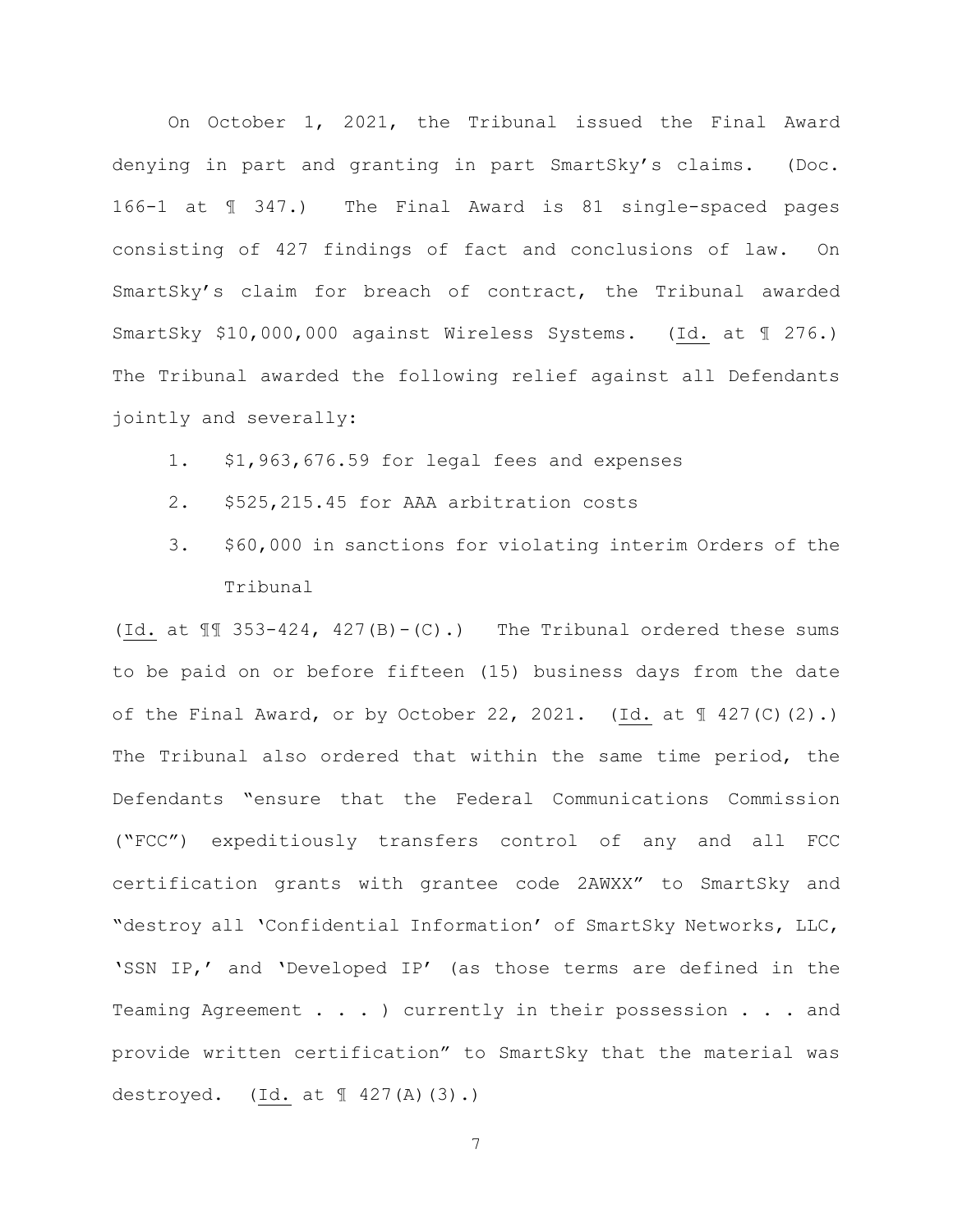In addition, the Tribunal awarded a permanent injunction against the Defendants, enjoining them and any "entities acting in concert or participation with them" as well as any successors or assigns from:

- a. making, causing to be made, developing, certifying or attempting to certify with any government agency, using, copying, modifying, marketing, promoting, offering to sell, selling, or distributing any or all "Product" or "Developed IP" (as those terms are defined in the Teaming Agreement executed by SmartSky Networks, LLC and Wireless Systems Solutions, LLC) developed or produced by Wireless Systems Solutions, LLC, DAG Wireless Ltd., and/or DAG Wireless USA, LLC pursuant to or in connection with any agreement executed between by SmartSky Networks, LLC and Wireless Systems Solutions, LLC, or derivatives of such "Product" or "Developed IP," for use within the "SSN Field of Use" (as that term is defined in the Teaming Agreement executed by SmartSky Networks, LLC and Wireless Systems Solutions, LLC);
- b. making or causing to be made any use or disclosure of any or all "Confidential Information" of SmartSky Networks, LLC, "SSN IP," or "SSN Tools" (as those terms are defined in the Teaming Agreement executed by SmartSky Networks, LLC and Wireless Systems Solutions, LLC), or derivatives thereof;
- c. making or causing to be made any use or disclosure of information of SmartSky Networks, LLC subject to a nondisclosure agreement which they, or any of them, executed with SmartSky Networks, LLC, including that Non-Disclosure Agreement dated January 15, 2019;
- d. passing off all or any part of SmartSky Networks, LLC's "Confidential Information," "Product," "SSN IP," "SSN Tools," or "Developed IP" (as those terms are defined in the Teaming Agreement executed by SmartSky Networks, LLC and Wireless Systems Solutions, LLC), including derivatives thereof, as the property of Wireless Systems Solutions, LLC, DAG Wireless Ltd., DAG Wireless USA, LLC, Laslo Gross, Susan Gross, and/or David D. Gross, including their successors and assigns; and/or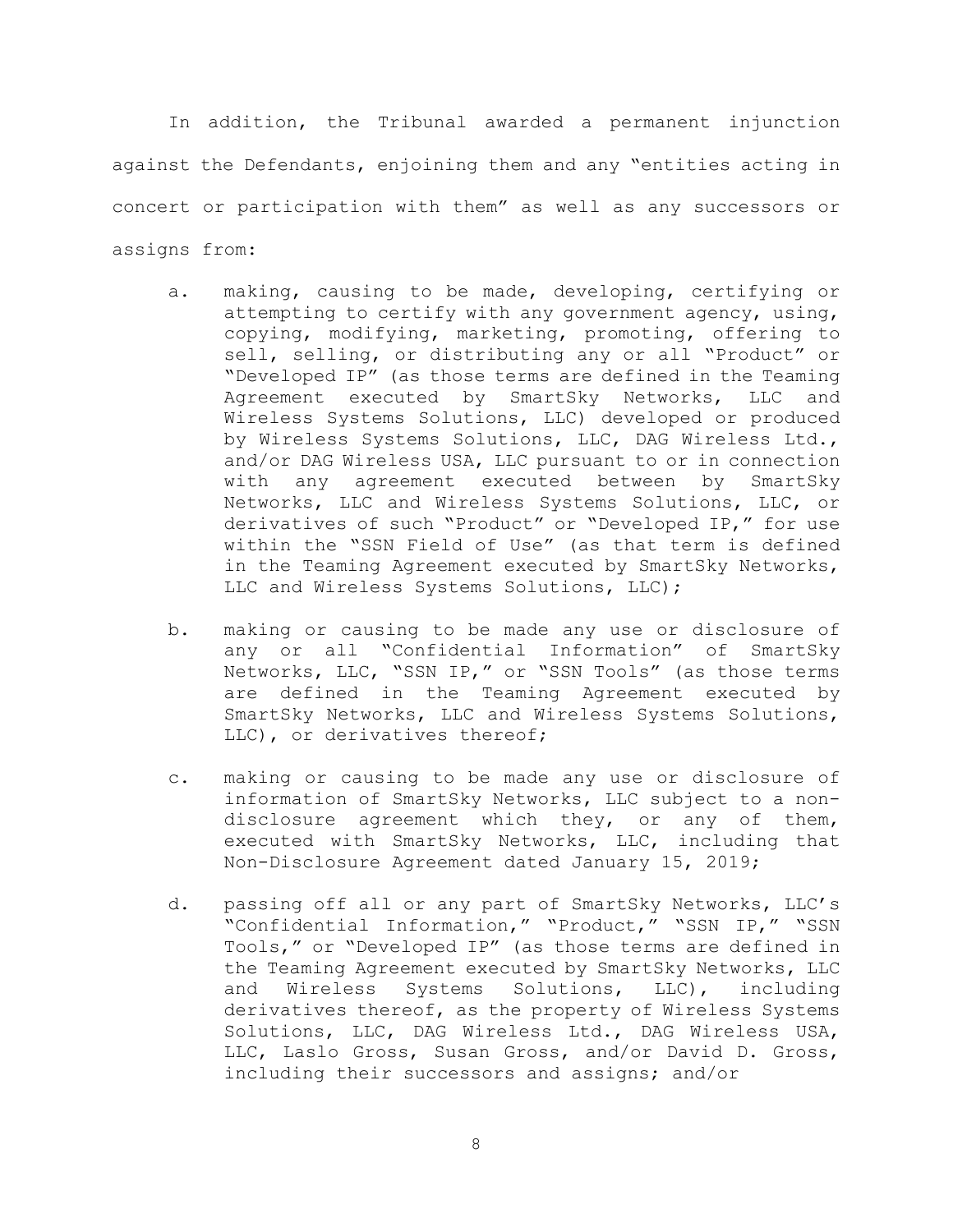- e. engaging in any other false or misleading commercial advertising, promotions, or representations, including but not limited to statements made directly or indirectly through the use of pseudonyms or proxies, on websites, in press releases, or in interviews, which:
	- i. state or suggest that Wireless Systems Solutions, LLC, DAG Wireless Ltd., DAG Wireless USA, LLC, Laslo Gross, Susan Gross, and David D. Gross, or any of them or their successors or assigns, have developed, have obtained regulatory certification of, or have or will have available for purchase or sale any air-to-ground wireless communications system or product that uses or is based upon<br>SmartSky Metworks, LLC's "Confidential SmartSky Networks, LLC's "Confidential Information," "Product," "SSN IP," "SSN Tools," or "Developed IP," or derivatives thereof, in the "SSN Field of Use" (as those terms are defined in the Teaming Agreement executed by SmartSky Networks, LLC and Wireless Systems Solutions, LLC);
	- ii. attempt to pass off or represent any "Confidential Information" of SmartSky Networks, LLC, "SSN IP," "SSN Tools," "Developed IP," or "Product" (as those terms are defined in the Teaming Agreement executed by SmartSky Networks, LLC and Wireless Systems Solutions, LLC), or derivatives thereof, as developed by or belonging to Wireless Systems Solutions, LLC, DAG Wireless Ltd., DAG Wireless USA, LLC, Laslo Gross, Susan Gross, and/or David D. Gross, or their successors or assigns; and/or
- iii. disparage SmartSky Networks, LLC or attempt to discourage any person or entity from doing business with SmartSky Networks, LLC.

(Id. at  $\P$  $\P$  427(A)(2)-(2)(e)(iii).)

SmartSky filed the present motion to confirm the Final Award and enter final judgment pursuant to the FAA, 9 U.S.C. § 9. (Doc. 166.) The DAG Defendants and the Wireless Systems Defendants move to vacate the Final Award (Docs. 167, 170.)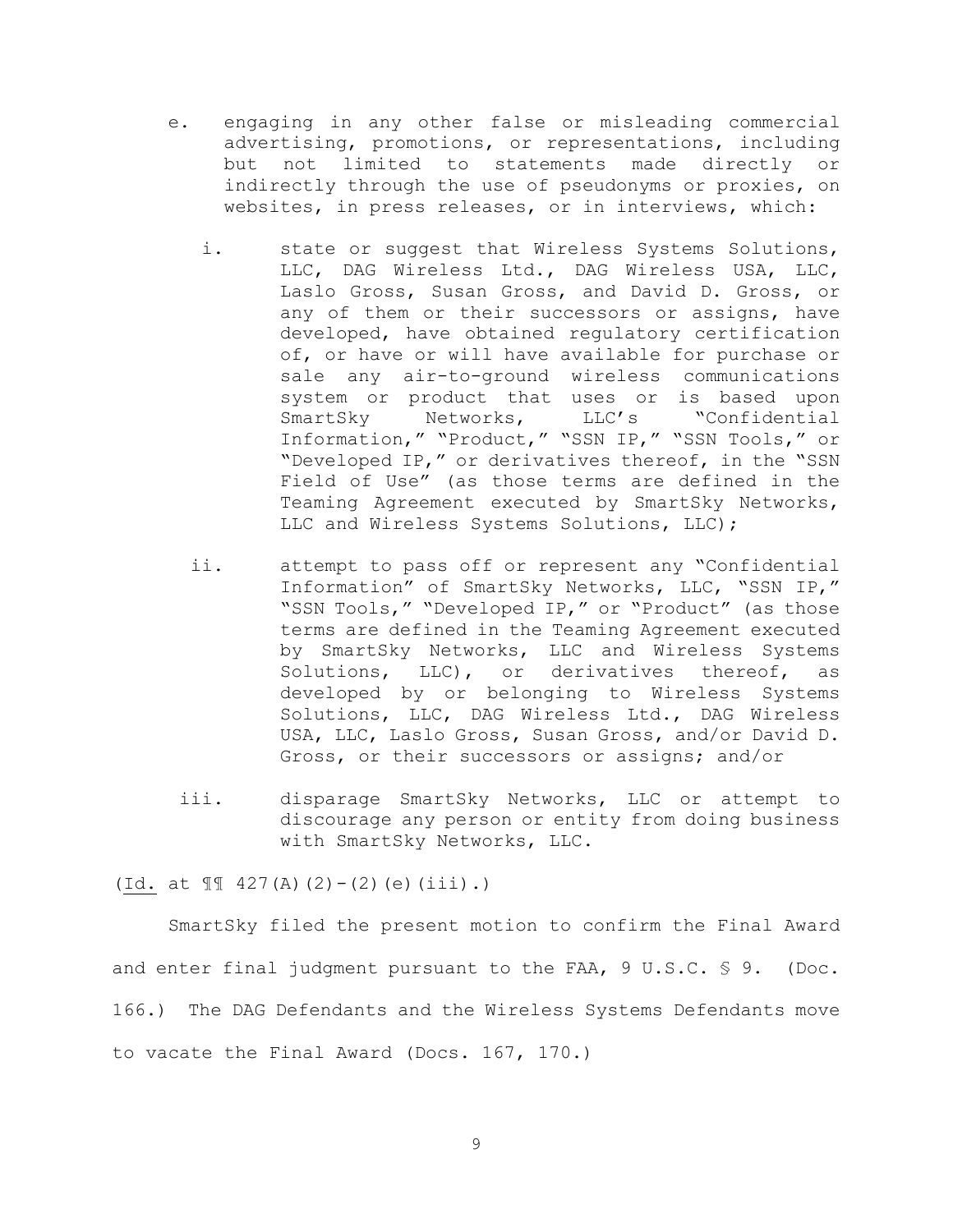#### **II. ANALYSIS**

A party moving to vacate a final arbitration award faces a "heavy burden." Three S Del., Inc. v. DataQuick Info. Sys., Inc., 492 F.3d 520, 527 (4th Cir. 2007). The scope of judicial review for an arbitrator's decision "is among the narrowest known at law because to allow full scrutiny of such awards would frustrate the purpose of having arbitration at all — the quick resolution of disputes and the avoidance of the expense and delay associated with litigation." Apex Plumbing Supply, Inc. v. U.S. Supply Co., Inc., 142 F.3d 188, 193 (4th Cir. 1998). This court "is limited to determine whether the arbitrators did the job they were told to do — not whether they did it well, or correctly, or reasonably, but simply whether they did it." Remmey v. PaineWebber, Inc., 32 F.3d 143, 146 (4th Cir. 1994) (internal quotations omitted). The FAA provides only four limited grounds on which a court may vacate an arbitration award: (1) where the award was procured by corruption, fraud, or undue means; (2) where there was evident partiality or corruption in the arbitrators, or either of them; (3) where the arbitrators were guilty of misconduct in refusing to postpone the hearing, upon sufficient cause shown, or in refusing to hear evidence pertinent and material to the controversy; or of any other misbehavior by which the rights of any party have been prejudiced; or (4) where the arbitrators exceeded their powers, or so imperfectly executed them that a mutual, final, and definite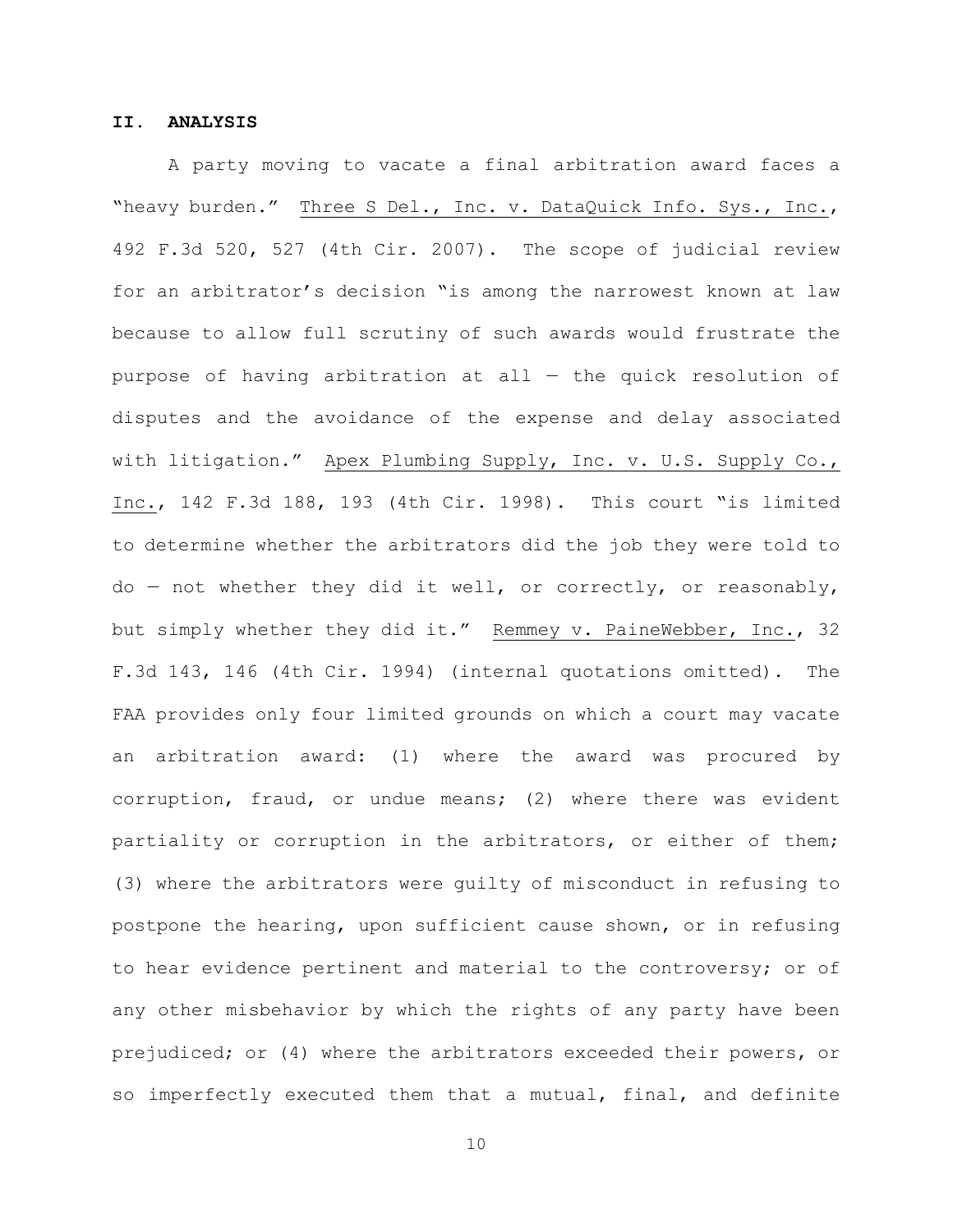award upon the subject matter submitted was not made. 9 U.S.C. § 10(a). The Defendants do not allege the Final Award was procured by corruption or that the Tribunal itself was corrupt, but principally that the Tribunal exceeded its powers.

Beyond the FAA, common law grounds for vacating a final arbitration award "include those circumstances where an award fails to draw its essence from the contract, or the award evidences a manifest disregard of the law." Patten v. Signator Ins. Agency, Inc., 441 F.3d 230, 234 (4th Cir. 2006). This high bar is reached only where the disputed legal principle is "clearly defined" and "not subject to reasonable debate," and "the arbitrator refused to apply that legal principle." Jones v. Dancel, 792 F.3d 395, 402 (4th Cir. 2015). A district court may not overturn an arbitration award "just because it believes, however strongly, that the arbitrators misinterpreted the applicable law." Wachovia Sec., LLC v. Brand, 671 F.3d 472, 478 n. 5 (4th Cir. 2012). As the parties seeking relief from the Final Award, the Defendants "bear[] the heavy burden of showing that the arbitrator acted outside the scope of authority granted by the parties in their contract, by issuing an award that simply reflects his own notions of economic justice." Jones, 792 F.3d at 405 (internal quotations omitted); Jih v. Long & Foster Real Estate, Inc., 800 F. Supp. 312, 317 (D. Md. 1992) (noting "[t]he party moving to vacate the award bears the burden of proof and the showing required to avoid summary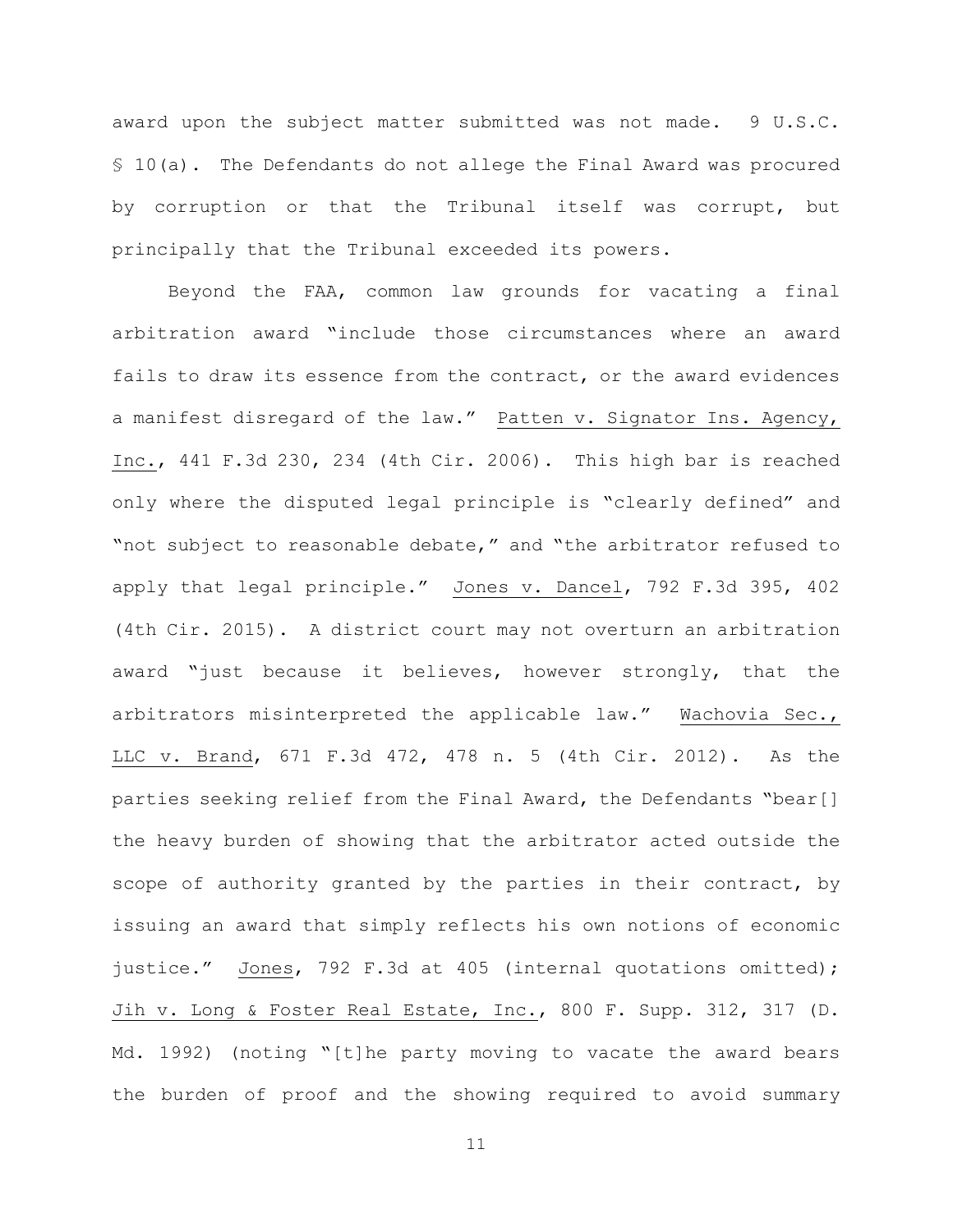confirmation is high" (internal quotations omitted)). Absent a showing of the four limited grounds for vacating the award pursuant to the FAA or a showing of a manifest disregard of the law, a district court may not vacate an arbitration award. See 9 U.S.C. § 9; Three S Del., Inc. v. DataQuick Info. Sys., Inc., 492 F.3d 520, 527 (4th Cir. 2007).

With these high burdens in mind, the court now addresses the pending motions, beginning with those seeking to alter or vacate the Final Award.

## **A. DAG Defendants' Motion to Vacate Final Award**

The DAG Defendants argue the Tribunal exceeded its authority in finding DAG liable for SmartSky's attorneys' fees, because DAG cannot be liable for: 1) attorneys' fees incurred before DAG was a party to the arbitration; 2) unallocated fees which contain fees for claims against other parties; or 3) attorneys' fees where no damages were awarded against DAG. (Doc. 168 at 5-7.) Additionally, the DAG Defendants argue the Tribunal exceeded its authority in finding DAG liable for SmartSky's legal costs and expenses as well as in assessing the costs of arbitration against DAG. (Id. at 9-11.) SmartSky responds, arguing that the Tribunal did not exceed its authority. (Doc. 184 at 4.)

# **1. Attorneys' fees before DAG was a party to the Arbitration**

The DAG Defendants argue that DAG is not liable for attorneys'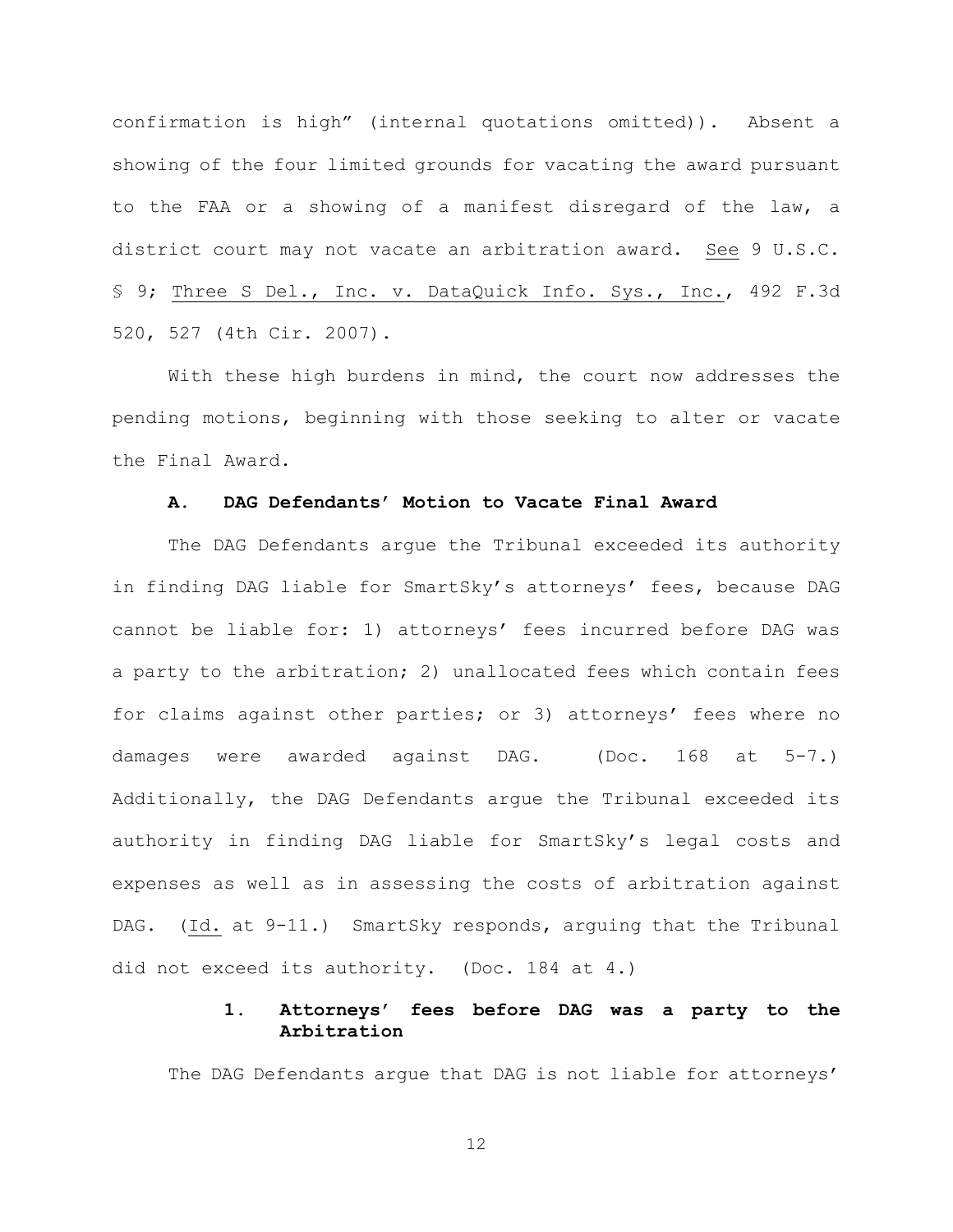fees assessed prior to January 13, 2021, when the DAG Defendants were first included as parties to the arbitration. (Doc. 168 at 5.) According to the DAG Defendants, "[i]t goes without saying that DAG can not be responsible for attorneys' fees of [SmartSky] in the arbitration prior to DAG being parties to the Arbitration." (Id.) SmartSky responds noting the "Tribunal had substantial discretion to award fees, and this Court is not free to substitute its judgment for that of the arbitrators." (Doc. 184 at 6.)

Pursuant to AAA Rule-47(a), "the arbitrator may grant any remedy or relief that the arbitrator deems just and equitable and within the scope of the agreement of the parties." It is not for this court to question the allocation of attorneys' fees by the Tribunal. See Wells Fargo Advisors, LLC v. Watts, 540 F. App'x 229, 232 (4th Cir. 2013) (noting "a court must defer to the arbitrators' factual findings on attorneys' fees even if the arbitrators do not explain a basis for the precise amount.")<sup>2</sup> This is especially true where the Tribunal considered and rejected the same arguments the DAG Defendants provide in their motion to vacate. See Wells Fargo Advisors, LLC v. Watts, 858 F.Supp.2d 591, 599 (W.D.N.C. 2012) (deferring to arbitrators as the "issue raised by Watts in support of his motion to vacate was raised

 $2$  While the Fourth Circuit does not ordinarily accord precedential value to its unpublished opinions, it has noted that they "are entitled only to the weight they generate by the persuasiveness of their reasoning." See Collins v. Pond Creek Mining Co., 468 F.3d 213, 219 (4th Cir. 2006) (citation omitted).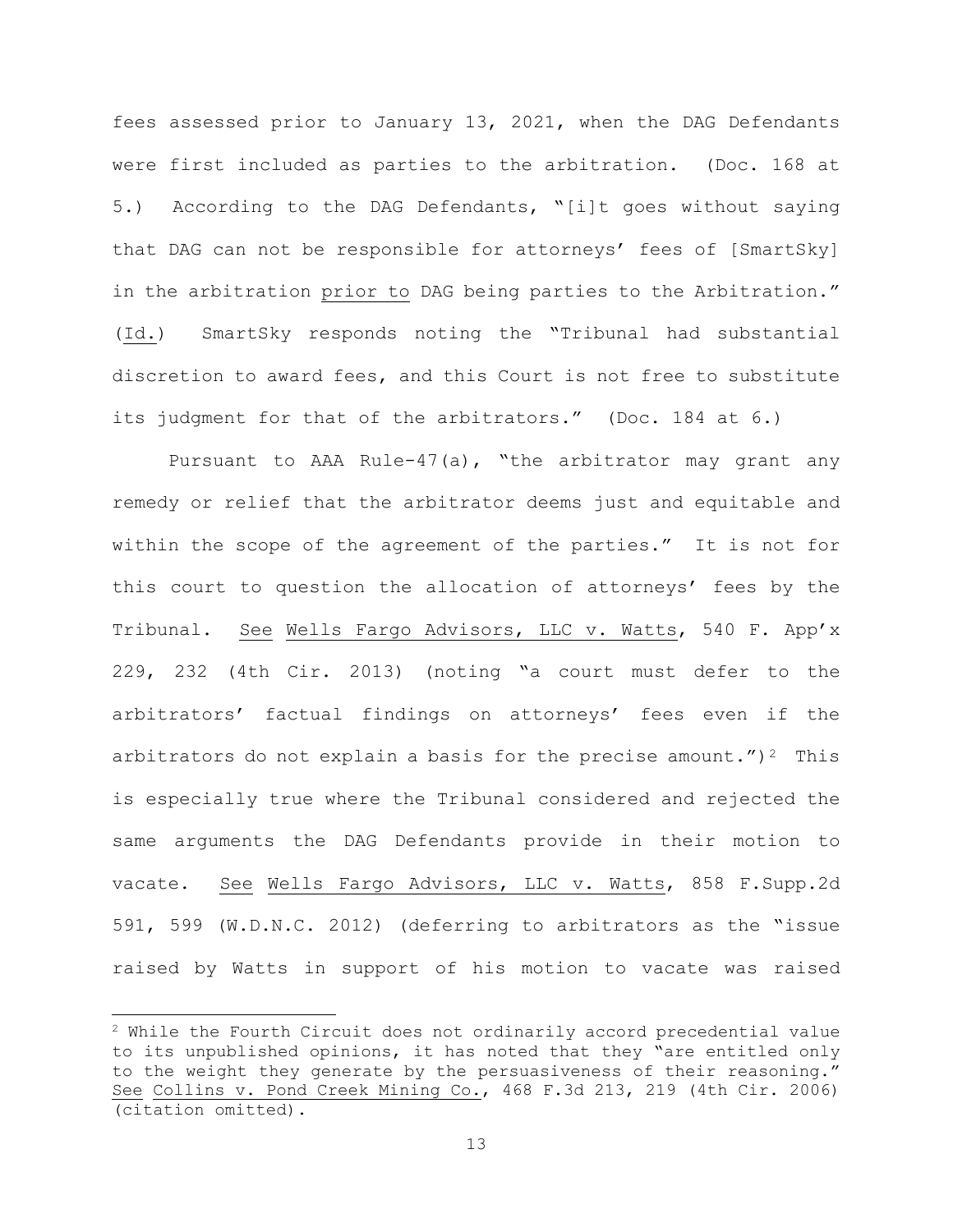before and decided by the panel.") rev'd in part on other grounds, 540 F. App'x 229 (4th Cir. 2013).

Specifically, the Tribunal found that the DAG entities "operated as alter egos of Respondent [Wireless Systems]." (Doc. 166-1 at ¶ 385.) No Defendant disputes this "alter ego" finding that DAG and Wireless Systems are "one and the same operational enterprise" and the DAG Defendants are "mere instrumentalities of [Wireless Systems]." (Id. at ¶ 300.) Moreover, the Tribunal held all Defendants jointly and severally liable for the underlying misconduct that sparked this dispute and awarded attorneys' fees as it deemed proper. (See id. at ¶ 259) ("[T]he Tribunal holds that [Wireless Systems] (and any alter egos), . . . breached the restrictions in the Teaming Agreement.") Holding an alter ego liable for the same attorneys' fees as the parent enterprise fails to rise to the threshold of requiring vacatur of the Final Award. The DAG Defendants have not alleged any facts showing, nor do the Tribunal's holdings evince, any corruption, misconduct, abuse of power, or manifest disregard for the law. As such, there is no basis upon which to vacate the Final Award's allocation of attorneys' fees.

# **2. Unallocated fees**

The DAG Defendants next argue that the Tribunal erroneously awarded \$1,496,473.65 in attorneys' fees, "despite [SmartSky] not specifically allocating its time in pursuit of any claim against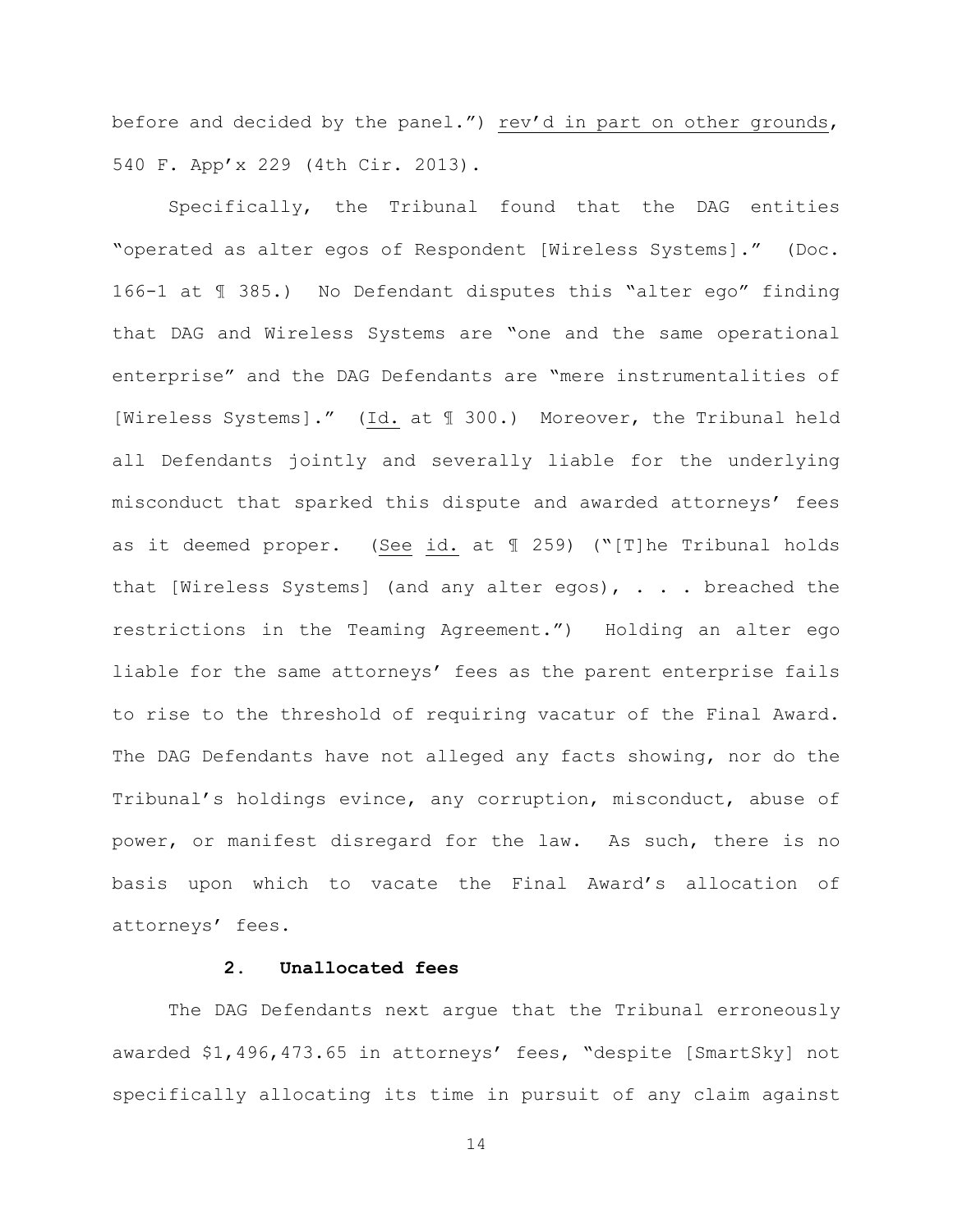DAG or any other party." (Doc. 168 at 6.) After receiving SmartSky's requested attorneys' fees of \$1,731,147.50, the Tribunal then reduced that amount based on certain fees it deemed unreasonable, resulting in a fee amount of \$1,662,748.50. (Doc. 166-1 at ¶ 389.) The Tribunal then imposed a ten percent reduction in that amount because the performance breach claims "are not subject to statutory fee-shifting and involved development and presentation of certain evidence, even if quite limited, that did not overlap with the statutory claims." (Id. at ¶ 398.) According to the DAG Defendants, "the Tribunal was required to apportion fees in pursuit of [SmartSky's] claims," because the breach of contract claim against Wireless Systems and the statutory claims against all Defendants were not derived from a common nucleus of facts. (Doc. 168 at 6.) SmartSky responds by noting that the Tribunal did find that the claims arose from a common nucleus of facts, the Tribunal is in the best position to determine the allocation of attorneys' fees, and its "decision is due significant deference." (Doc. 184 at 10.)

Again, the DAG Defendants have failed to allege any corruption, abuse of power, or manifest disregard for the law. The Tribunal found that there was a "quite limited" amount of evidence presented for the breach of contract claims that did not overlap with the statutory claims. (Doc. 166-1 at ¶ 398.) In an effort to account for that limited amount, the Tribunal reduced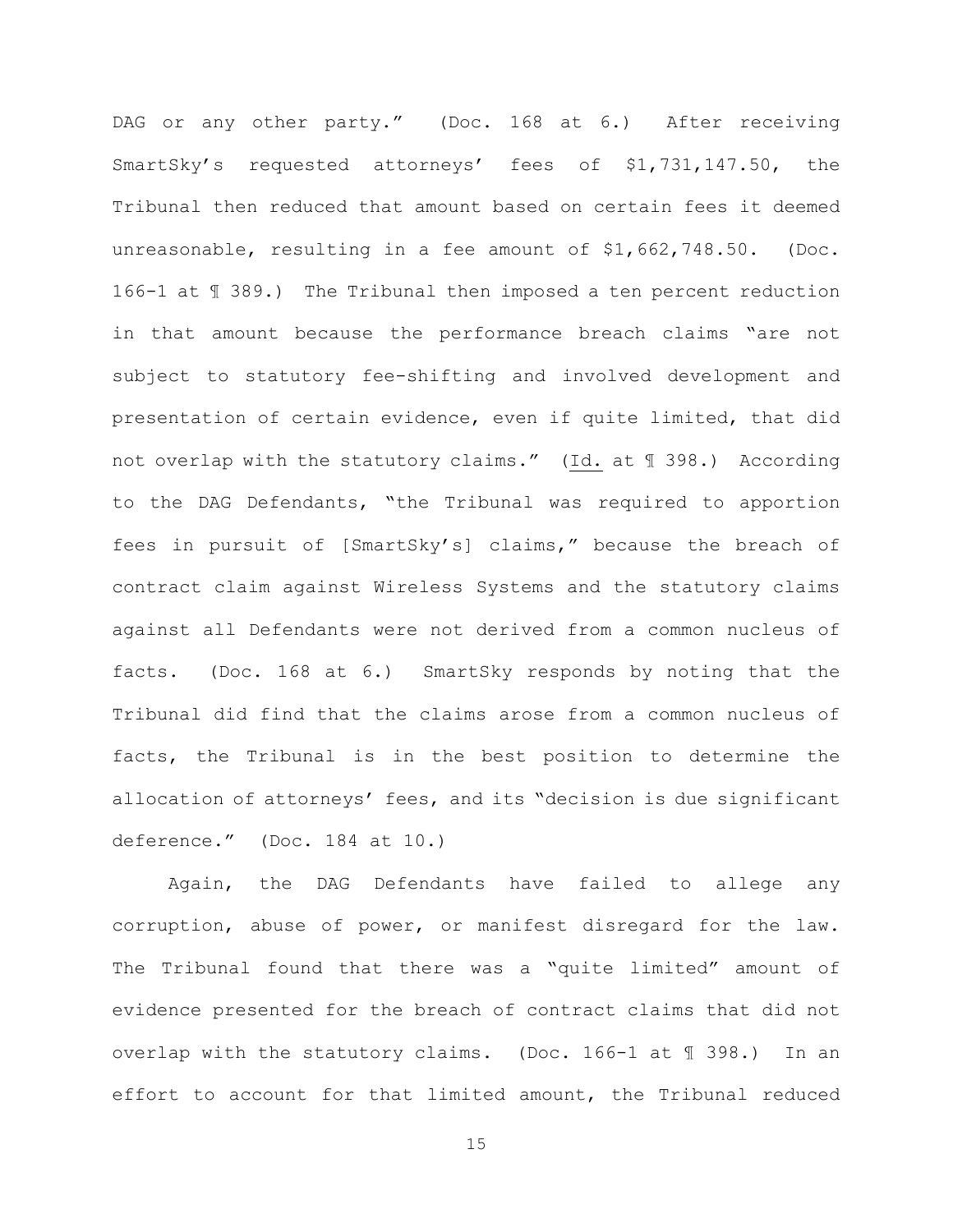the overall award of attorneys' fees by ten percent. (Id.) In reaching that decision, the Tribunal considered "the record before [it] and all circumstances of the case, including [its] own review of how the evidence and arguments submitted by the parties related to individual counts stated by [SmartSky.]" (Id.) This discretionary reduction in attorneys' fees is within the purview of the Tribunal and is accorded significant deference. See Jones v. Dancel, 792 F.3d 395, 405 (4th Cir. 2015) (rejecting an argument that an arbitrator impermissibly disregarded the law in failing to award attorneys' fees, because "[w]hile it may be debatable whether the arbitrator performed this task 'well,' the record in this case shows that the arbitrator undertook careful analysis of the applicable legal principles"); Okwara v. Dillard Dep't Stores, Inc., 525 S.E.2d 481 (N.C. Ct. App. 2000) (noting that under North Carolina law, a trial court need not apportion attorneys' fees where the plaintiff's claims were inextricably interwoven because "much of counsel's time will be devoted generally to the litigation as a whole, making it difficult to divide the hours expended on a claim-by-claim basis.")

For these reasons, the DAG Defendants have not carried their heavy burden in showing that the Tribunal exceeded its authority in declining to apportion attorneys' fees.

# **3. Attorneys' fees absent damages**

The DAG Defendants' third alleged ground for vacating the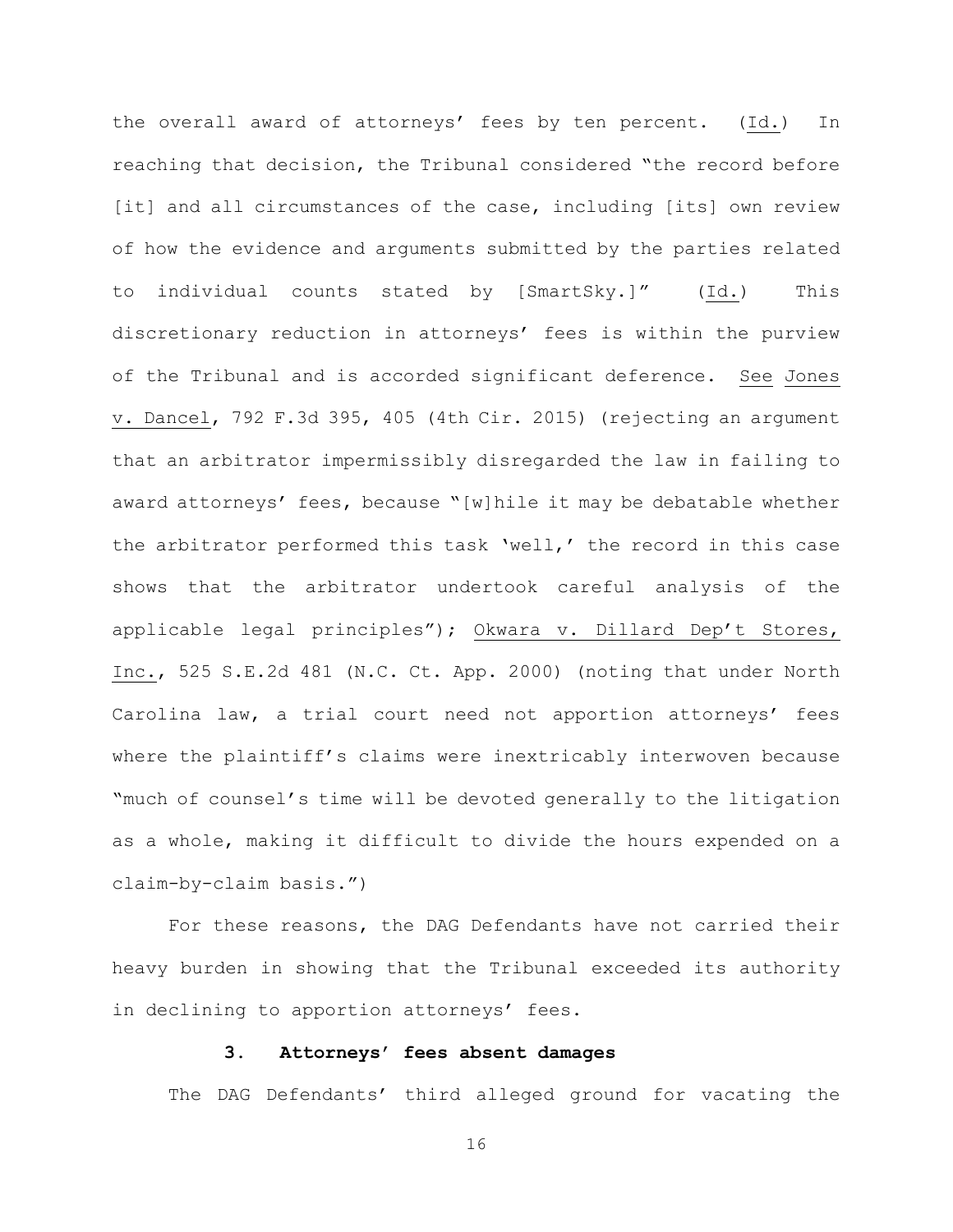Final Award is that DAG cannot be liable for any attorneys' fees because no monetary damages were awarded against DAG. (Doc. 168 at 7.) According to the DAG Defendants, the Tribunal "lacked any authority to find that [SmartSky] was the prevailing party on its [Unfair Deceptive Trade Practices Act] claim where it was not awarded damages." (Id.) SmartSky responds by contending the Unfair Deceptive Trade Practices Act ("UDTPA") does not require an award of monetary damages for a party to be recognized as the prevailing party and the Tribunal's decision is thus consistent with North Carolina law. (Doc. 184 at 12.)

The UDTPA authorizes awards of attorneys' fees as follows:

In any suit instituted by a person who alleges that the defendant violated G.S. 75-1.1, the presiding judge may, in his discretion, allow a reasonable attorney fee to the duly licensed attorney representing the prevailing party, such attorney fee to be taxed as a part of the court costs and payable by the losing party, upon a finding by the presiding judge that:

(1) The party charged with the violation has willfully engaged in the act or practice, and there was an unwarranted refusal by such party to fully resolve the matter which constitutes the basis of such suit; or (2) The party instituting the action knew, or should have known, the action was frivolous and malicious.

N.C. Gen. Stat. 75-16.1.

A prevailing party must have "suffered actual injury as a result of the violation" of the UDTPA. See Mayton v. Hiatt's Used Cars, Inc., 262 S.E.2d 860, 864 (N.C. App. 1980). The DAG Defendants have pointed to no authority that states "actual injury"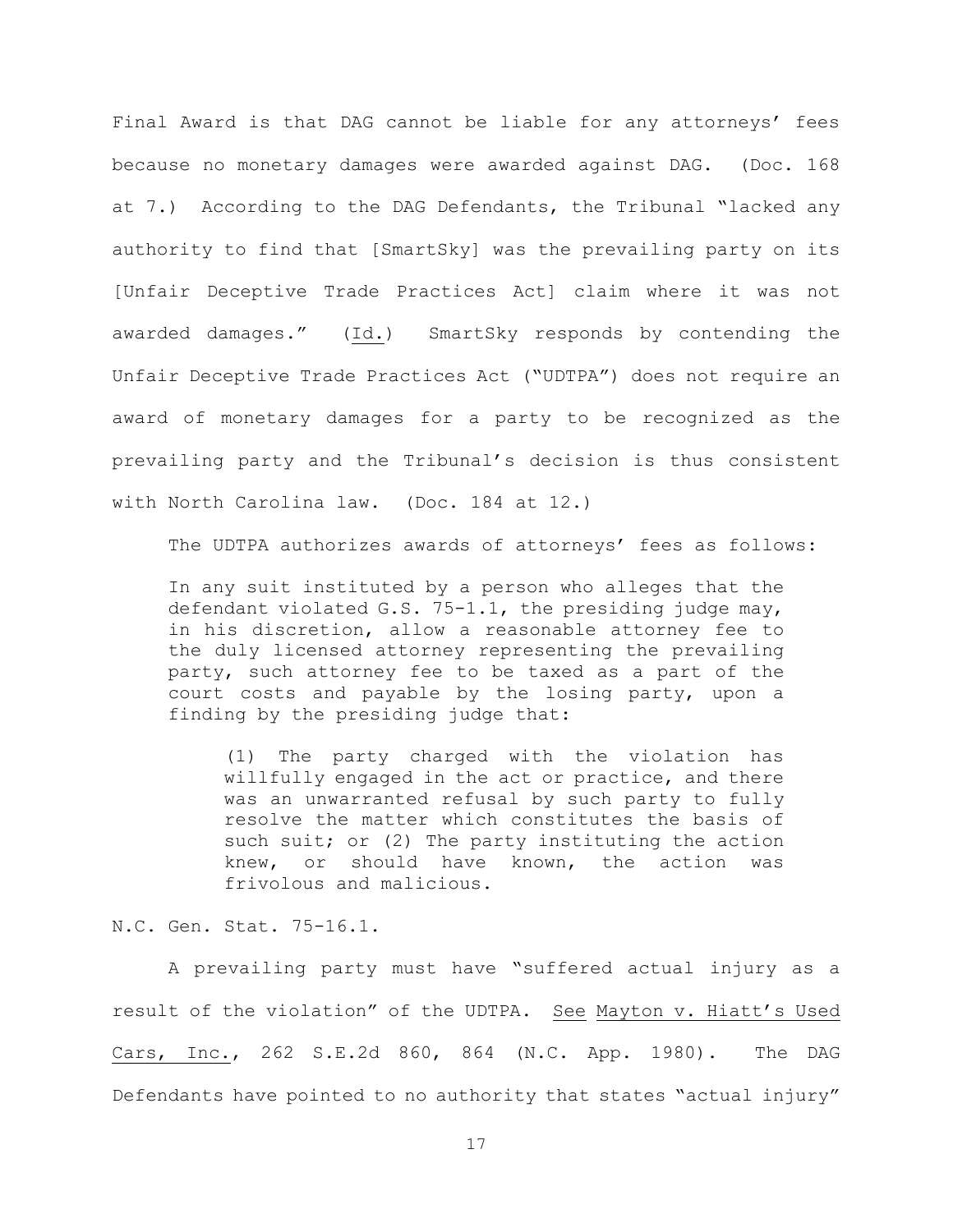requires an award of monetary damages. Rather, showing actual injury is a step before and separate from recovering damages. In order to recover damages for a claim pursuant to the UDTPA, SmartSky must prove it "suffered actual injury as a result of defendants' unfair and deceptive act." Belcher v. Fleetwood Ent., Inc., 590 S.E.2d 15, 18 (N.C. App. 2004). Therefore, while the Tribunal did not award monetary damages based on SmartSky's UDTPA claim against all Defendants, it did note that SmartSky "is clearly the prevailing party and indeed prevailed on virtually all counts stated in its Amended Statement of Claims." (Doc. 166-1 at ¶ 390.) As a reflection of SmartSky's prevailing claims, the Tribunal entered a permanent injunction against the Defendants. (Id. at ¶ 331.) The Tribunal found SmartSky suffered actual injury as a result of the Defendants' actions and awarded attorneys' fees pursuant to the UDTPA upon that basis. (See id. at ¶ 330) (listing the harms which SmartSky suffered because of the Defendants' practices). The Final Award does not reflect a manifest disregard for the law, as the Tribunal's decision to award attorneys' fees to SmartSky, having determined that SmartSky was "clearly the prevailing party," is consistent with North Carolina law and similarly deserves significant deference. (Id. at ¶ 390.)

The DAG Defendants present similar arguments for the Tribunal's award of attorneys' fees for SmartSky's false advertising claims, contending this is not an "exceptional case"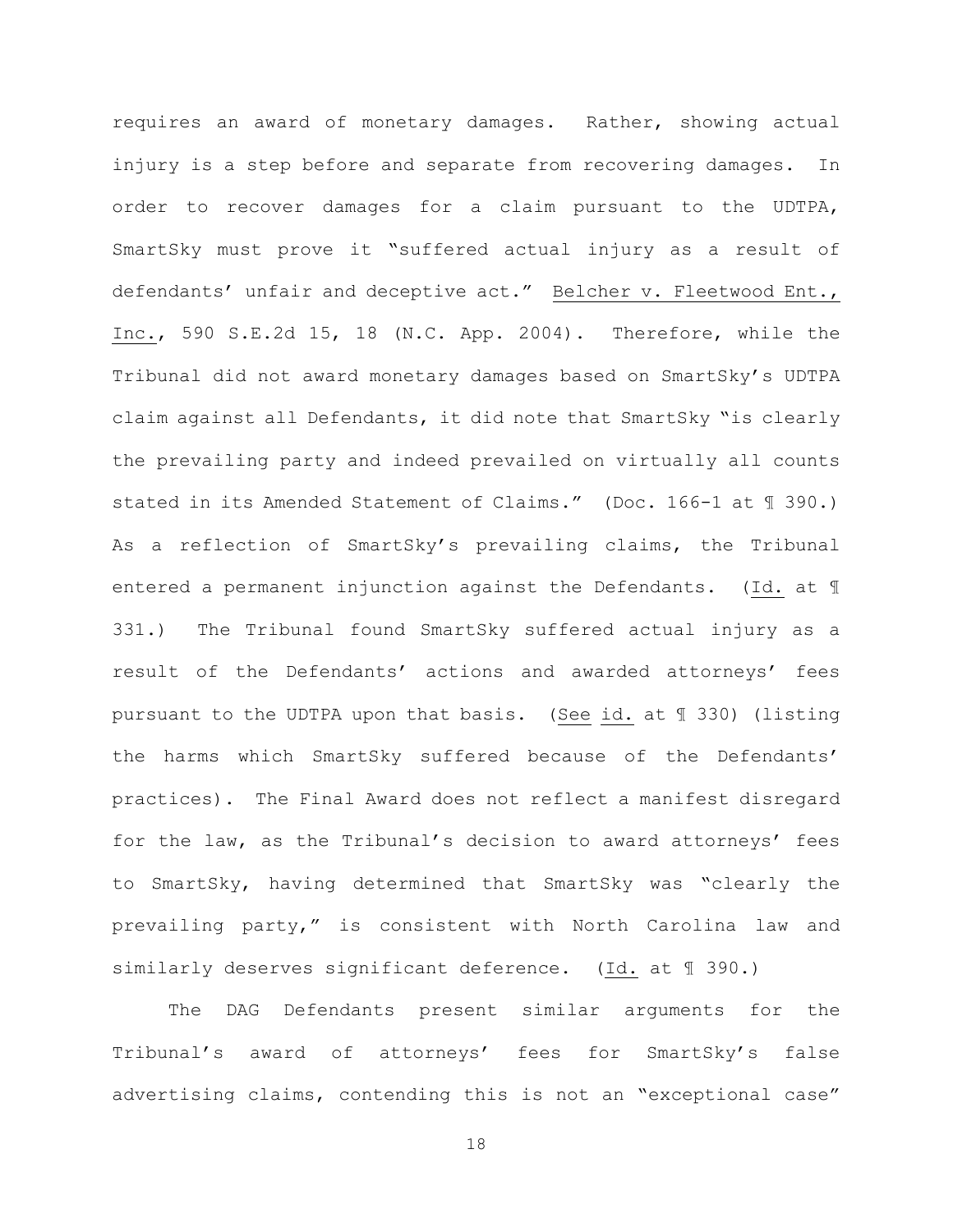as required by the Lanham Act. (Doc. 168 at 8); see 15 U.S.C. § 1117(a). The DAG Defendants point out that "DAG has made clear . . . that DAG would stipulate that they would not violate the Lanham Act in the future," which makes this case unexceptional. (Id.) SmartSky in response argues the Tribunal found this to be an exceptional case and the Tribunal did not exceed its authority in so finding. (Doc. 184 at 16.)

Pursuant to the Lanham Act, courts "in exceptional cases may award reasonable attorney fees to the prevailing party." 15 U.S.C. § 1117(a). An exceptional case "is simply one that stands out from others with respect to the substantive strength of a party's litigating position (considering both the governing law and the facts of the case) or the unreasonable manner in which the case was litigated." Octane Fitness, LLC v. ICON Health & Fitness, Inc., 572 U.S. 545, 554 (2014); see Ga.-Pac. Consumer Prods. LP v. von Drehle Corp., 781 F.3d 710, 721 (4th Cir. 2015) (noting that while Octane Fitness centered on § 285, "there is no reason not to apply the Octane Fitness standard when considering the award of attorneys' fees under § 1117(a)"). When determining the exceptionality of a case, "[t]here is no precise rule or formula for making these determinations, but instead equitable discretion should be exercised in light of the considerations [the Supreme Court] ha[s] identified." Fogerty v. Fantasy, Inc., 510 U.S. 517, 534 (1994) (internal quotations omitted); see Octane Fitness, 572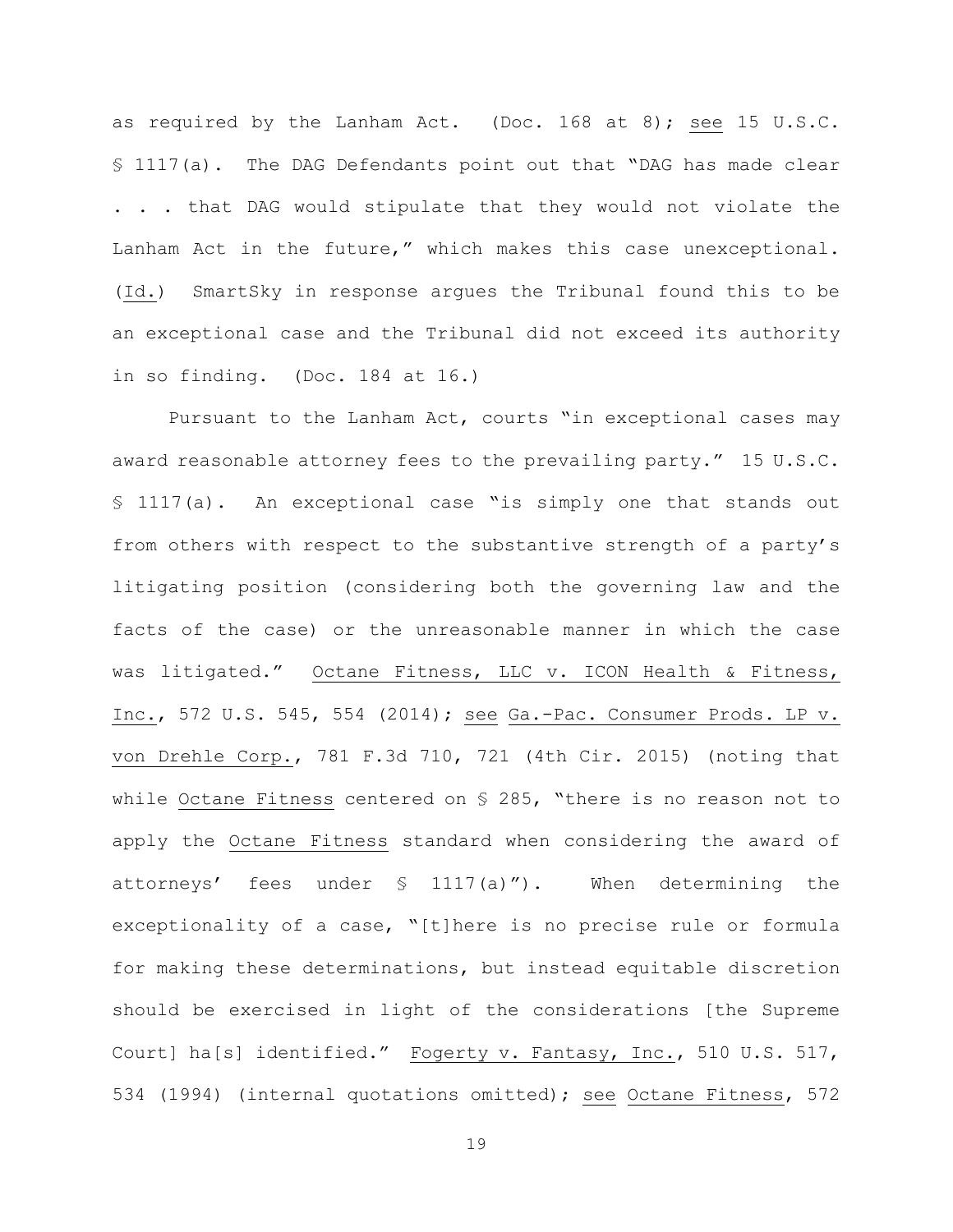U.S. at 554 (noting that, while Fogerty focused on the meaning of exceptional in terms of the Copyright Act, the Lanham Act's feeshifting provision is a "comparable context").

Here, the Tribunal found that the Defendants engaged in numerous instances of misconduct and, based on those findings, concluded "this is an 'exceptional case' of false advertising." (Doc. 166-1 at ¶ 342.) Specifically, the Tribunal found that the Defendants' false advertising "goes well beyond simply overstating an attribute or making a false statement about a competing product." (Id. at ¶ 366.) The Defendants' actions resulted in "confusion in the marketplace as to the availability of competing [air-to-ground] Systems, interference with important negotiations [SmartSky] was having with [potential investors], and loss of investor confidence in [SmartSky]." (Id. at ¶ 367.) The Tribunal determined there was sufficient evidence to support a finding that this was an "exceptional case" for purposes of the Lanham Act, and the Defendants have failed to carry their burden in showing that this conclusion reflects a manifest disregard of the law. See Apex Plumbing Supply, Inc. v. U.S. Supply Co., Inc., 142 F.3d 188, 194 (4th Cir. 1998) (noting that "even a mistake of fact or misinterpretation of law by an arbitrator provides insufficient grounds for the modification of an award.").

Additionally, as SmartSky points out, while DAG would stipulate to not violating the Lanham Act in the future, "agreeing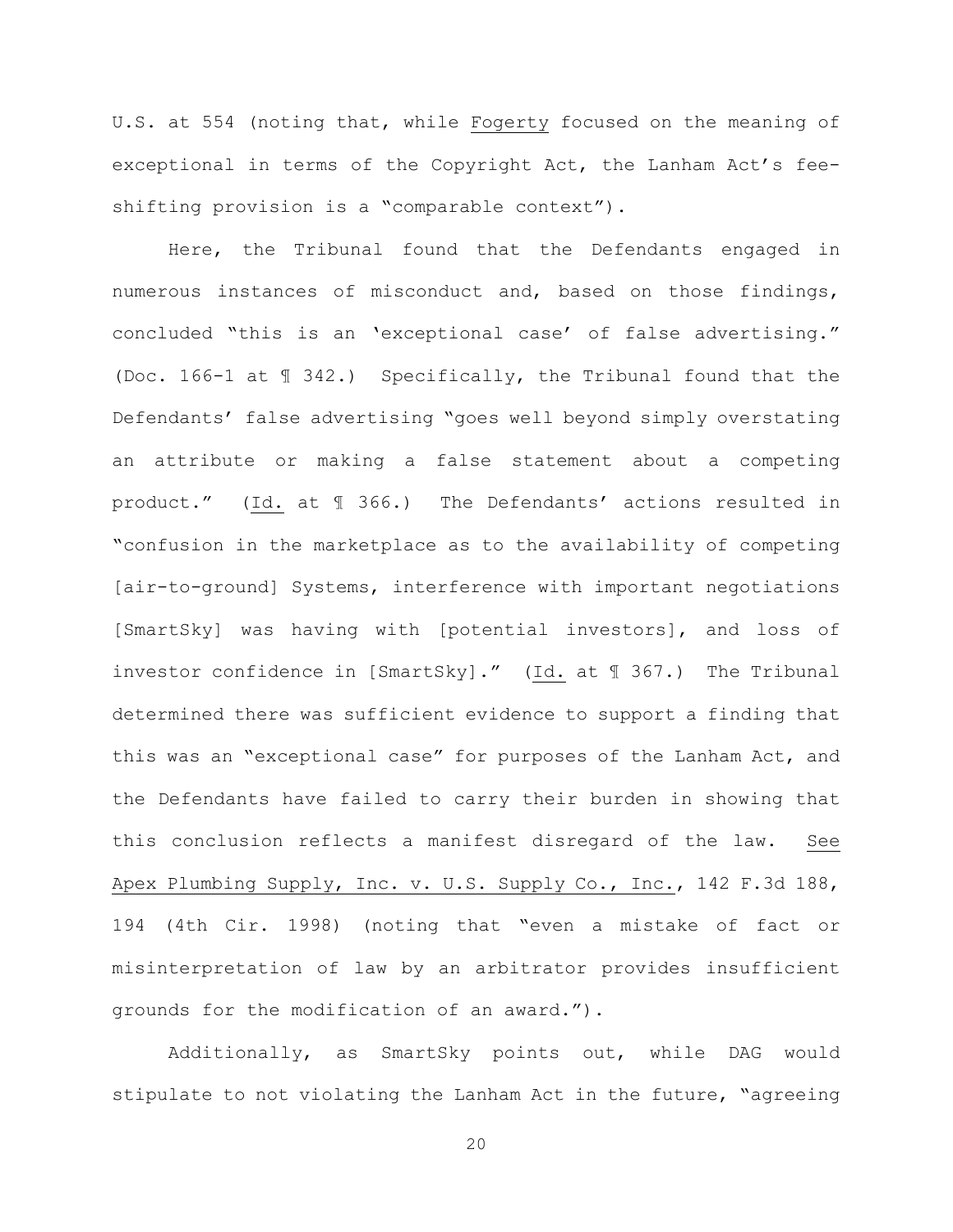to not break the law in the future has no bearing" on whether the current misconduct is exceptional. (Doc. 184 at 17.) Because the DAG Defendants have failed to carry their heavy burden and the Tribunal's conclusion shows no manifest disregard for the law, the Tribunal did not exceed its authority in awarding attorneys' fees for SmartSky's Lanham Act claim.

The DAG Defendants present an ancillary argument that the Tribunal erred in awarding SmartSky attorneys' fees for its statutory misappropriation claims as the Tribunal found those claims were waived against DAG. (Doc. 168 at 8.) SmartSky contends in response that the Tribunal awarded no attorneys' fees against the DAG entities for misappropriation, but rather awarded fees against the individual members of the Gross family and found that all of the Defendants willfully misappropriated SmartSky's intellectual property such that the Defendants were liable for attorneys' fees under the UDTPA and the Lanham Act. (Doc. 184 at 15.)

The Tribunal found that, pursuant to the Teaming Agreement, the parties had waived any statutory claims for misappropriation. (Doc. 166-1 at ¶ 315.) This waiver applied to claims between SmartSky and Wireless Systems as signatories to the Teaming Agreement as well as DAG Israel and DAG USA as alter egos of Wireless Systems. (Id. at ¶ 316.) The Teaming Agreement waiver does not apply to the Gross family, and claims for misappropriation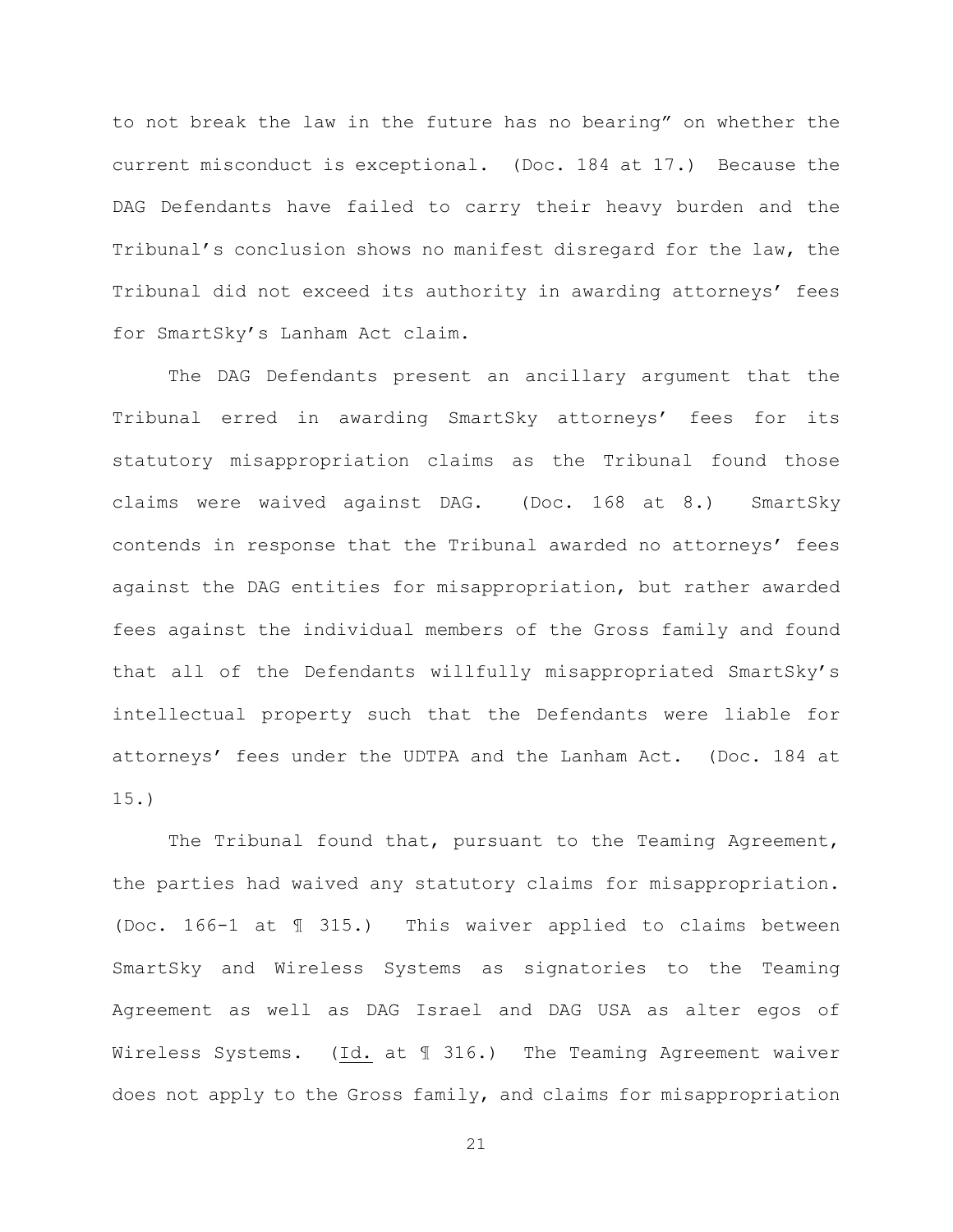"may, however, be asserted against the Grosses who were not party to the Teaming Agreement." (Id. at ¶ 360.)

Although DAG is not liable for claims of misappropriation beyond the Teaming Agreement, it may still be held liable for attorneys' fees pursuant to the UDTPA (if SmartSky is the prevailing party) and the Lanham Act (if this is an "exceptional case") even if SmartSky received no monetary damages from DAG. As discussed above, the Tribunal found that SmartSky was the prevailing party and that this is an exceptional case. Therefore, while the DAG entities are not liable for damages for the statutory misappropriation claims, the Teaming Agreement does not absolve them of joint and several liability for the attorneys' fees. Additionally, there is no evidence that the Tribunal's decision to allocate the attorneys' fees represents a manifest disregard for the law or results from corruption or partiality. As such, the DAG Defendants' motion to vacate on this ground is denied.

## **4. Liability for legal costs and arbitration**

The DAG Defendants lastly contend that the court should vacate the Final Award because the Tribunal exceeded its authority in finding DAG liable for SmartSky's costs and for the cost of arbitration. (Doc. 168 at 9-10.) SmartSky responds that AAA Rule 47 authorizes the Tribunal to grant the relief it deems just and that the allocation of costs is the result of the Tribunal determining an equitable outcome. (Doc. 184 at 19.)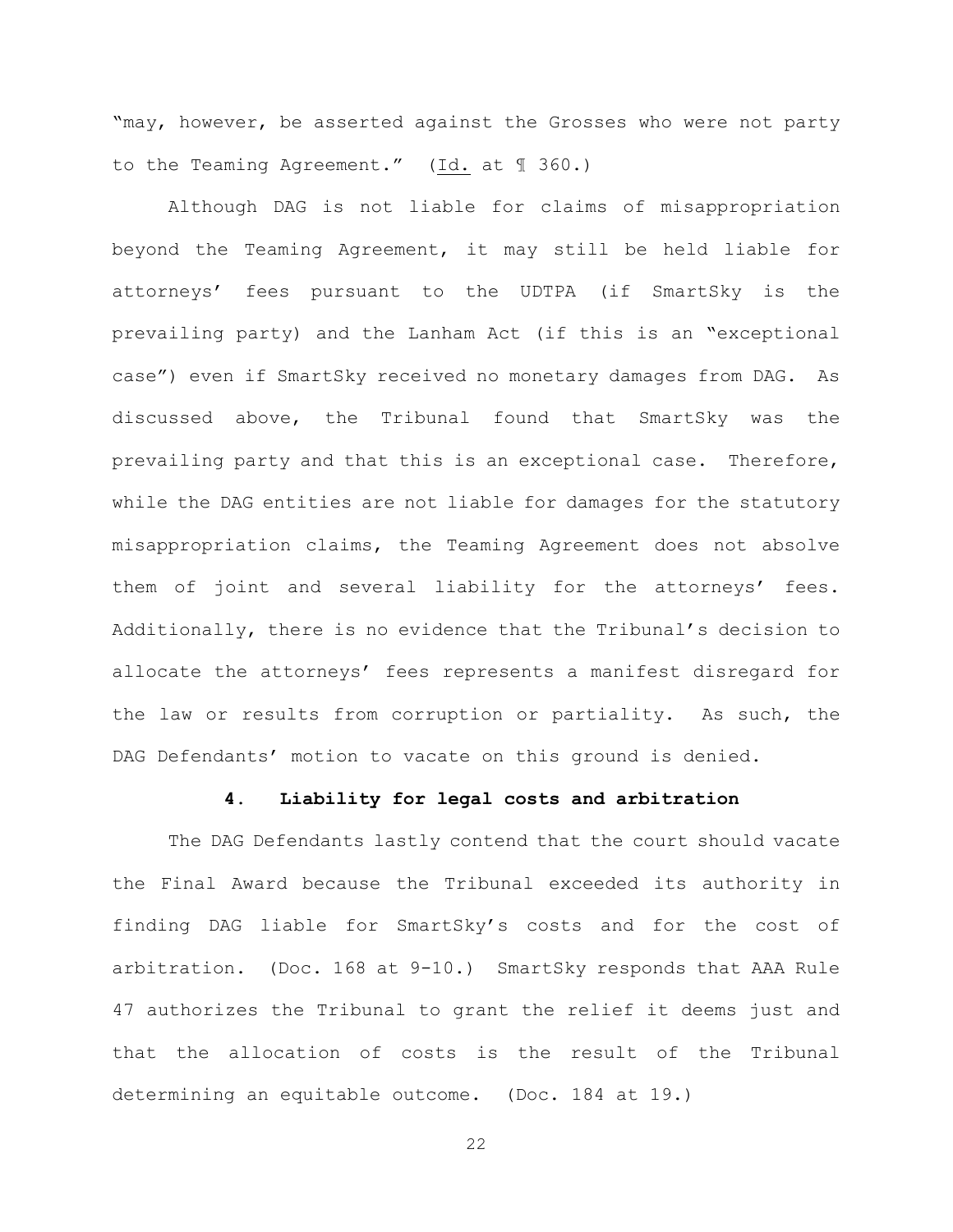The Tribunal awarded SmartSky \$467,202.94 in legal costs and expenses against all Defendants. (Doc. 166-1 at ¶ 402.) That award consists of:

- 1. \$265,934.00 for SmartSky's technical expert, Jim Proctor;
- 2. \$115,894.28 for SmartSky's damages expert, Bryce Cook;
- 3. \$46,570.18 for SmartSky's hotel expenses;
- 4. \$21,056.35 in deposition expenses; and

5. \$17,748.12 in court reporter fees for the arbitration.3 (Doc. 168 at 10.)

The DAG Defendants argue that under North Carolina law SmartSky is only entitled to expert fees for the time the expert spent providing testimony at trial. (Doc. 168 at 10); N.C. Gen. Stat. 7A-305(d). Alternatively, the DAG Defendants argue, if federal law were to apply, SmartSky cannot recover expert fees because they cannot be assessed as a cost.  $(Id.)$ ; 28 U.S.C. § 1920. SmartSky responds, noting that neither statute applies; rather, the AAA Rules govern the ability of the Tribunal to award fees and costs.

North Carolina law cited by the DAG Defendants only applies to "civil action in the superior or district court." N.C. Gen. Stat. 7A-305(d). As this is a Final Award entered after a private

 $3$  The DAG Defendants concede that court reporter fees for depositions and the arbitration would be recoverable. (Doc. 168 at 10.)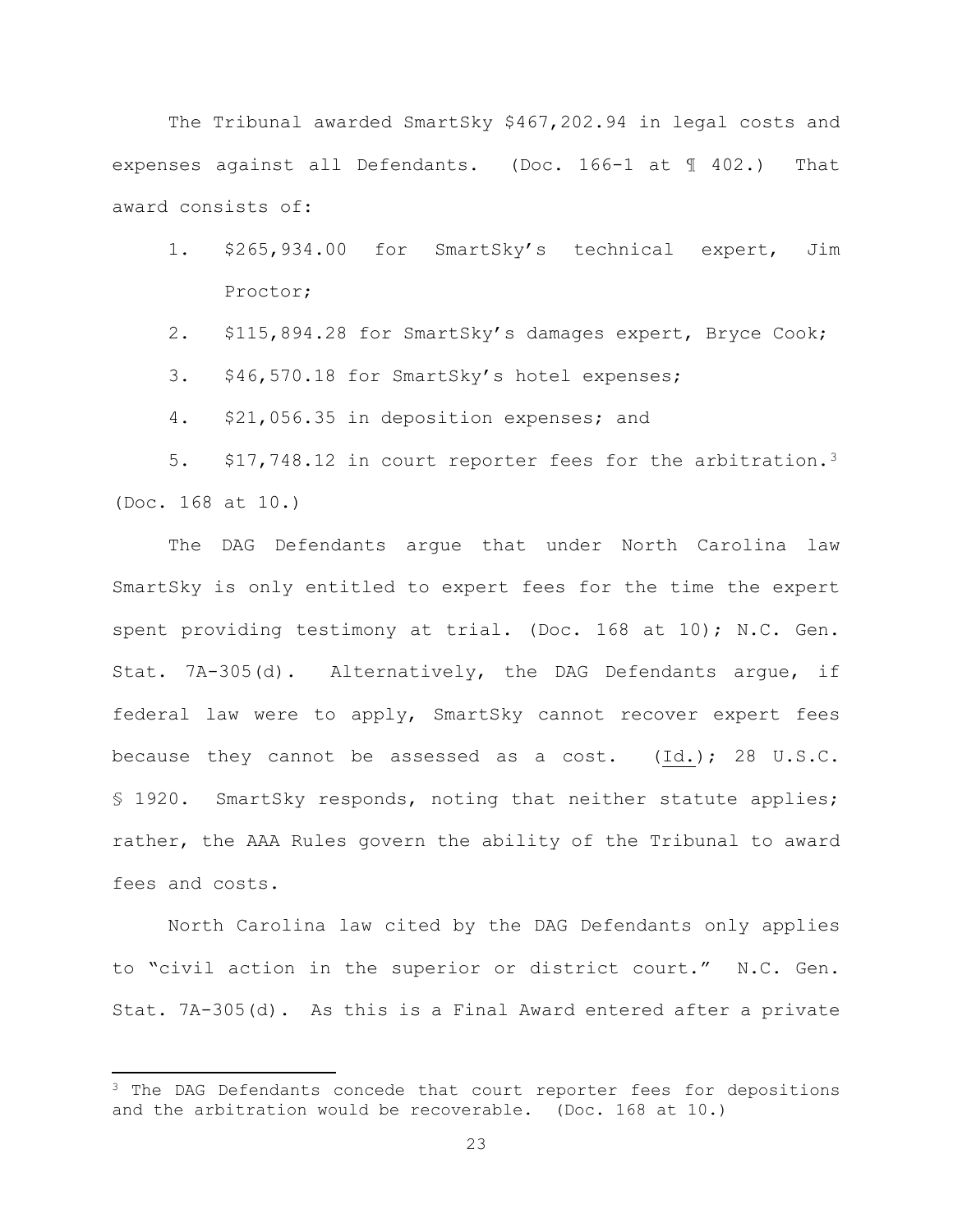arbitration hearing outside of a superior or district court, the statute is inapplicable. The same is true for 28 U.S.C. § 1920, which only relates to costs that a "judge or clerk of any court in the United States may tax." Arbitration proceedings are governed by the FAA, the AAA Commercial Rules, and any agreements made between the parties.

SmartSky points to AAA Rule 47(a) as setting forth the Tribunal's ability to award costs. Rule 47(a) provides:

(a) The arbitrator may grant any remedy or relief that the arbitrator deems just and equitable and within the scope of the agreement of the parties, including, but not limited to, specific performance of a contract.

By its express language, Rule 47(a) itself places no limits on the relief the Tribunal may provide other than that such relief be within the scope of the agreement of the parties. The DAG Defendants offer no counter to Rule 47(a)'s broad language other than directing the court to Rule 47(c) which provides:

(c) In the final award, the arbitrator shall assess the fees, expenses, and compensation provided in Sections R-53, R-54, and R-55. The arbitrator may apportion such fees, expenses, and compensation amount the parties in such amounts as the arbitrator determines is appropriate.

(Doc. 191 at 2.)

Rule 47(c) appears to be an additional consideration to Rule 47(a, providing that the Tribunal may grant "any remedy or relief that it deems just" pursuant to Rule 47(a) and must also assess any applicable "fees, expenses, and compensation provided in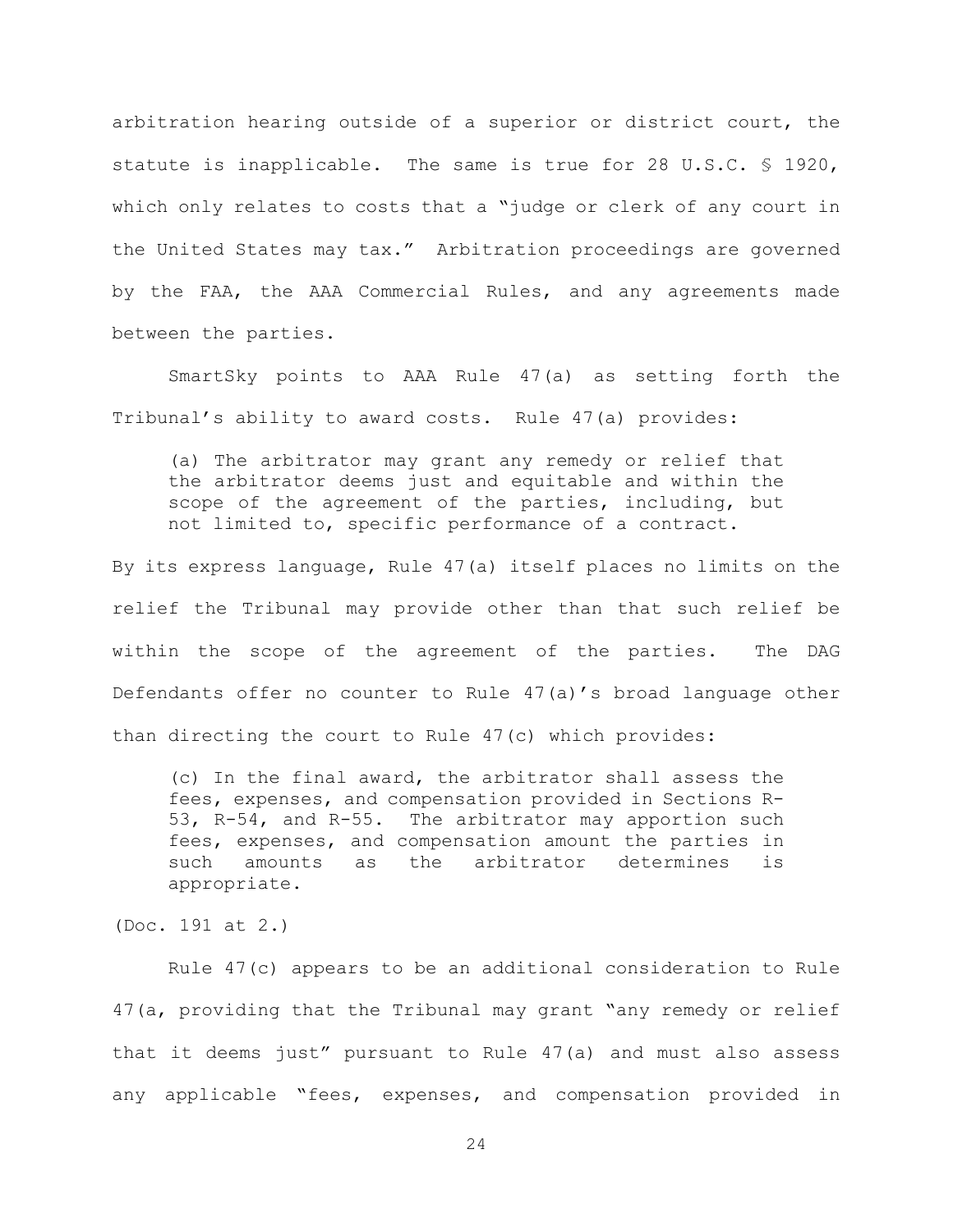Sections R-53, R-54, and R-55" pursuant to Rule 47(c). Rule 53 focuses on administrative fees and is thus inapplicable here. Similarly Rule 55 relates to the compensation of the arbitrators and is inapplicable. The DAG Defendants' argument thus rests on Rule 54, which provides:

The expenses of witnesses for either side shall be paid by the party producing such witnesses. All other expenses of the arbitration, including required travel and other expenses of the arbitrator, AAA representatives, and any witness and the cost of any proof produced at the direct request of the arbitrator, shall be born equally by the parties, unless they agree otherwise or unless the arbitrator in the award assesses such expenses or any part thereof against any specified party or parties.

The DAG Defendants thus argue that the Tribunal lacked authority under North Carolina law, Federal law, and the AAA Rules to award expert fees and "[a]s a result, the entire arbitration award must be vacated." (Doc. 191 at 3.) However, the Tribunal informed the parties well before entering the Final Award that it would "exercise its authority to allocate the costs of arbitration in its final award in light of the full factual record established at the hearing as well as the circumstances of these proceedings." (Doc. 166-4 at ¶ 8.) Because of the Defendants' actions, the Tribunal found that SmartSky was required "to prove through percipient and expert witnesses and voluminous documents, *inter alia*, its ownership of the [air-to-ground] Products and derivatives, Respondents' improper use of [SmartSky's]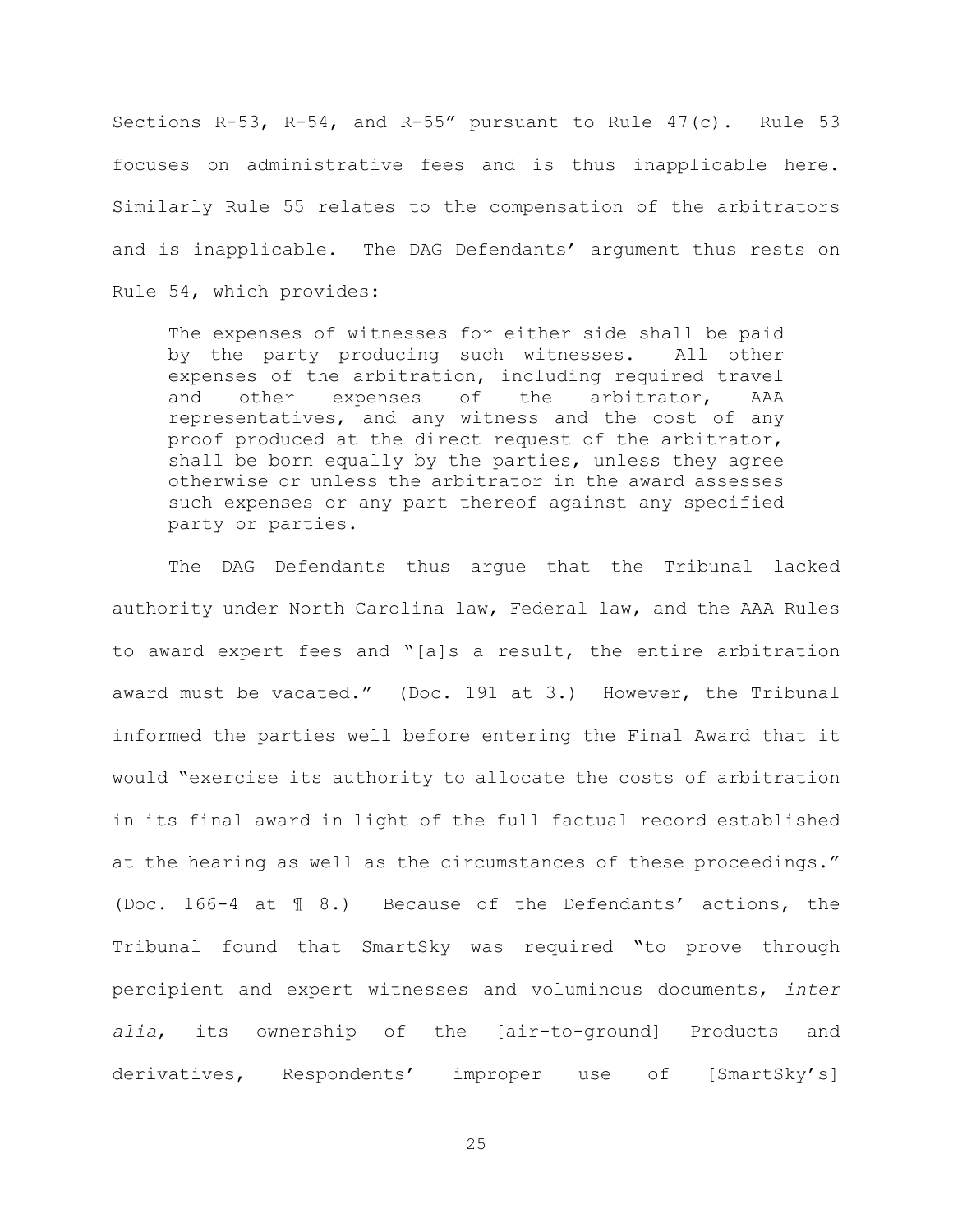Intellectual Property, and [SmartSky's] need for temporary and permanent injunctive relief." (Doc. 166-1 at ¶ 393.) As permitted by Rule 47(a), and consistent with the Tribunal's factual findings, the Tribunal determined awarding expert fees and costs was a just and equitable form of relief. Rule 54 functions in the event expenses of witnesses are not considered under Rule 47(a). For instance, had the Tribunal not determined that an award of expert fees to SmartSky was just and equitable pursuant to Rule 47(a), it would be prohibited from assessing those costs pursuant to Rules 47(c) and 54. However, the Tribunal determined that shifting those costs to the Defendants was warranted in this case, and it is not for this court to determine whether the Tribunal's allocation of costs is correct. It "is enough that the Arbitrator grappled with and resolved [the issue at hand] at all," and nothing indicates the Tribunal baselessly allocated these costs. Goins v. TitleMax of Va., Inc., No. 1:19CV489, 2021 WL 3856149, at \*2 (M.D.N.C. Aug. 27, 2021).

For the foregoing reasons, because the DAG Defendants have failed to carry their heavy burden of showing one of the limited grounds for vacating an arbitration award provided by the FAA or by showing any manifest disregard of the law as required at common law, the DAG Defendants' Motion to Vacate the Final Award (Doc. 167) is denied.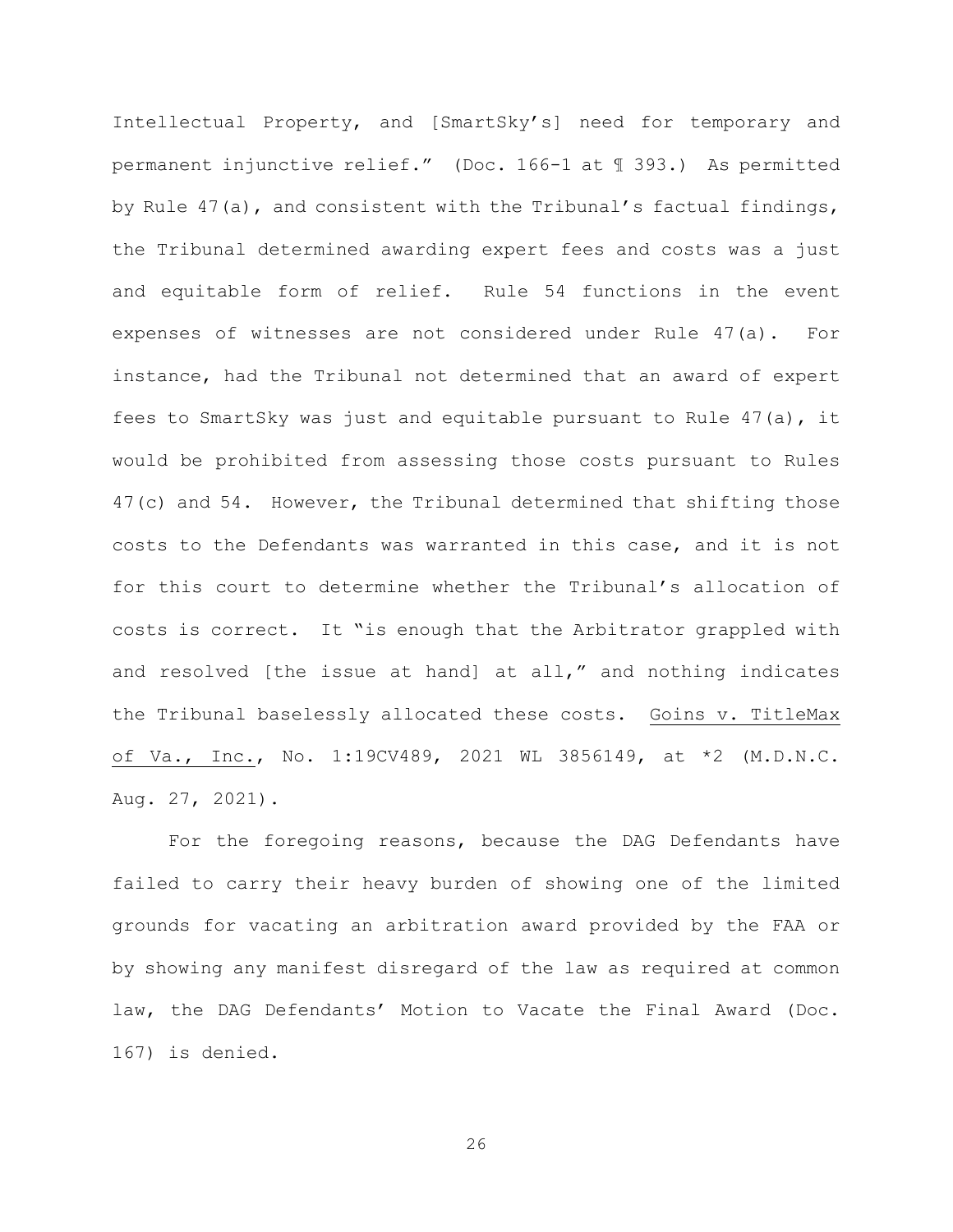# **B. Wireless Systems Defendants' Motion to Vacate Final Award**

The Wireless Systems Defendants' contentions can be separated into two categories. First, the Wireless Systems Defendants argue that the Tribunal did not properly consider evidence they presented and erred in refusing to allow the Defendants to engage in discovery and obtain evidence on certain claims. (Doc. 174 at 6- 23.) Second, they present nearly identical arguments as the DAG Defendants, arguing that the Tribunal exceeded its power in finding that Wireless Systems' dismissal of counterclaims was with prejudice, in awarding SmartSky's expenses and costs, and by not properly allocating SmartSky's attorneys' fees amongst claims and between defendants. (Id. at 23-25.) SmartSky responds by arguing that the Tribunal did not disregard the law in denying the Wireless Systems Defendants' attempt to engage in discovery and that the Tribunal's decision should receive significant deference. (Doc. 180 at 14.) As to the Wireless Systems Defendants' second category of claims, SmartSky presents the same arguments as set forth in its opposition to the DAG Defendants' motion to vacate the award discussed above. (Id. at 18.)

To the extent the Wireless Systems Defendants argue the Tribunal erred in denying various procedural motions, their motion to vacate the Final Award must be denied, as it is not for this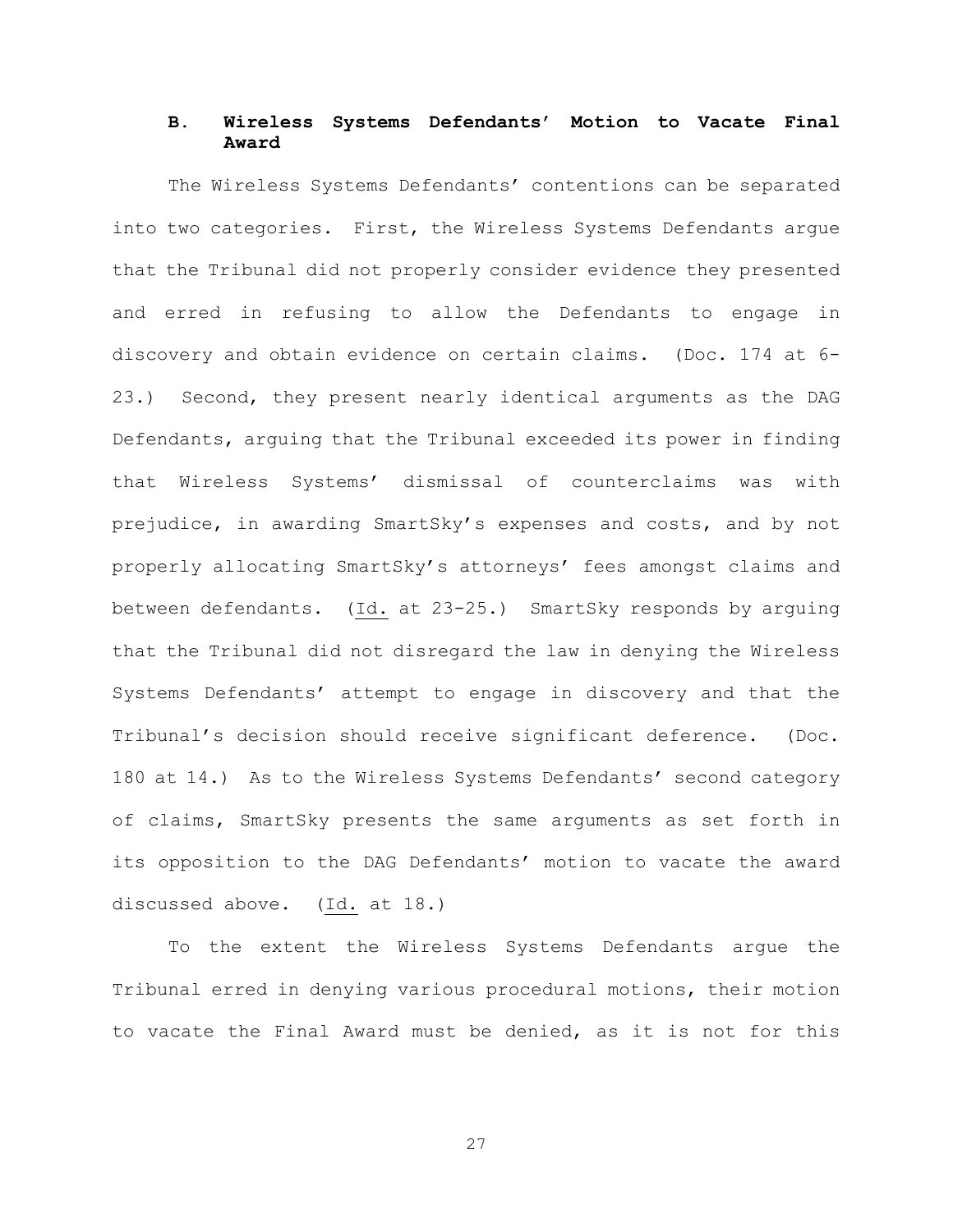court to relitigate the claims presented in the arbitration.4 A court "must defer to the [arbitration] panel's discovery and evidentiary rulings even if the court would have ruled differently." Wells Fargo Advisors, LLC v. Watts, 858 F.Supp.2d 591, 599 (W.D.N.C. 2012) (citing Remmey v. PaineWebber, Inc., 32 F.3d 143, 146 (4th Cir. 1994) (noting "[c]ourts are not free to overturn an arbitral result because they would have reached a different conclusion if presented with the same facts.")) rev'd in part on other grounds, 540 F. App'x 229 (4th Cir. 2013). An "arbitrator's procedural ruling may not be overturned unless it was in bad faith or so gross as to amount to affirmative misconduct." Wachovia Sec., LLC v. Brand, 671 F.3d 472, 479 (4th Cir. 2012). Vacatur of a final award based on the procedural orders issued by the Tribunal during arbitration requires proof that the Tribunal "intentionally contradicted the law," rather

 $4$  Specifically, the Wireless Systems Defendants challenge the Tribunal's decision to deny their application to file a cease-and-desist motion and a motion to compel discovery relating to allegations that SmartSky had "hacked" products purportedly belonging to Wireless Systems. (Doc. 174 at 6.) The Tribunal reached this determination because DAG had filed the motion well into the discovery process just weeks before the hearing. Nevertheless, the Tribunal did allow DAG to put on extensive evidence on the issue of hacking during the hearing and ultimately concluded that SmartSky had not hacked Wireless Systems' software, but rather SmartSky "overwrote" some of Wireless Systems' software. (Doc. 166-1 at ¶ 338.) Importantly, the motion to compel discovery was filed by DAG, not Wireless Systems; therefore, it is unclear why Wireless Systems seeks to vacate the Final Award based on a motion it did not file. (Doc. 166- 1 at ¶ 74.) The Wireless Systems Defendants also argue that the Tribunal erroneously found that Wireless Systems' dismissal of its counterclaims was with prejudice. (Doc. 174 at 21.) The court addressed this contention earlier. See n. 1 supra.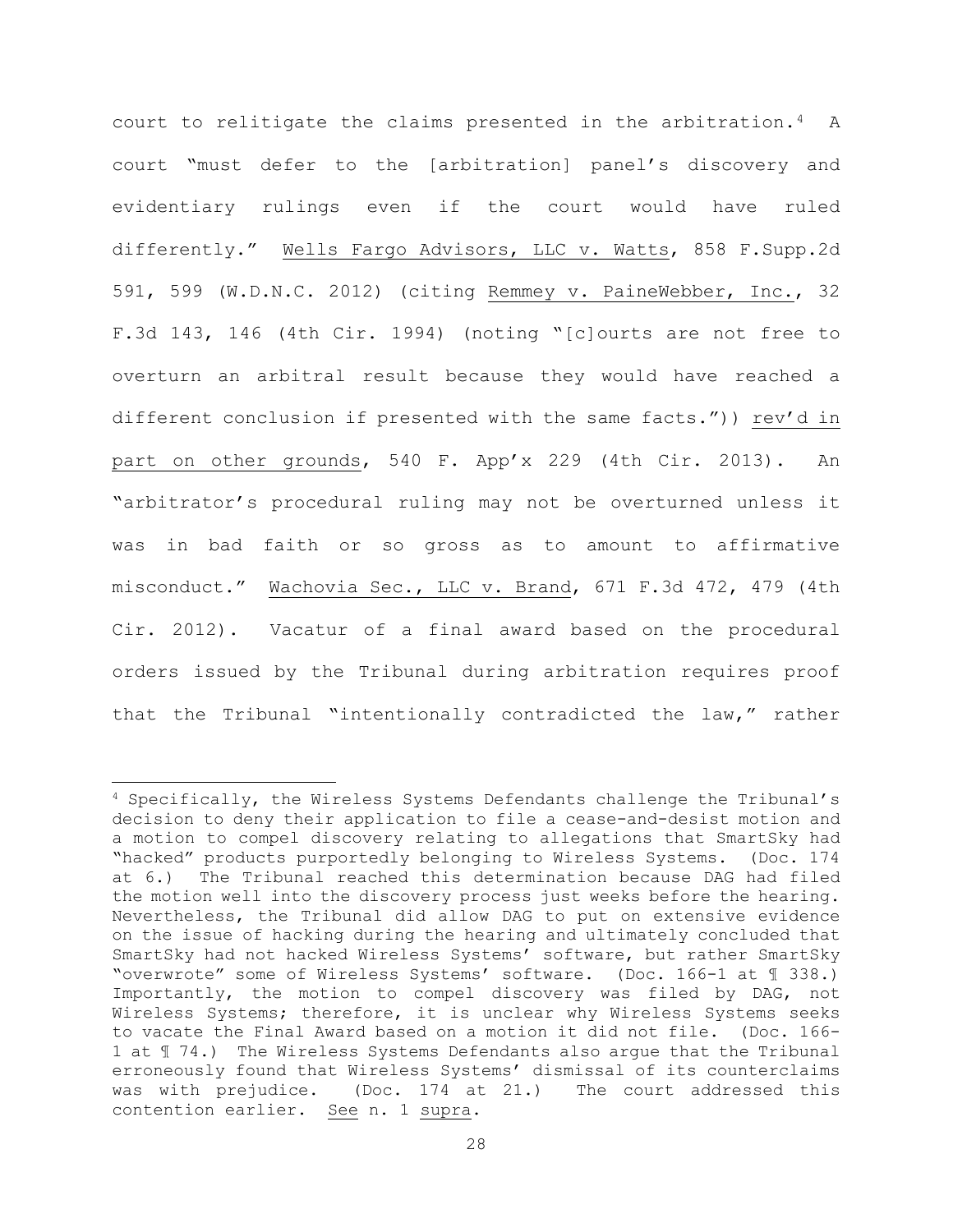than simply made a "mistake." (Id.) To allow the Wireless Systems Defendants to participate in a thorough arbitration hearing and then relitigate the same procedural issues in this court "would frustrate the purpose of having arbitration at all." Apex Plumbing Supply, Inc. v. U.S. Supply Co., Inc., 142 F.3d 188, 193 (4th Cir. 1998). To be sure, the Wireless Systems Defendants assert no factual allegations of intentional misconduct undertaken by the Tribunal. See Wachovia Sec., LLC, 671 F.3d at 479 ("Wachovia's challenge to the Panel's procedure would nevertheless fail because it does not allege misconduct.")

Because the Tribunal's decision on procedural issues such as discovery disagreements and the presentation of evidence garners significant deference and the Wireless Systems Defendants have alleged no specific instances or facts tending to show the Tribunal engaged in affirmative misconduct, the Wireless Systems Defendants' motion to vacate based on the procedural category of their arguments is denied.

As to the second category of grievances put forth by the Wireless Systems Defendants, they are identical to the arguments raised by the DAG Defendants in relation to the Tribunal's award of expenses, costs, and attorneys' fees to SmartSky. (Doc. 174 at 23-25.) Specifically, the Wireless Systems Defendants argue the Tribunal exceeded its power in imposing expert fees in contravention of North Carolina and federal law and by not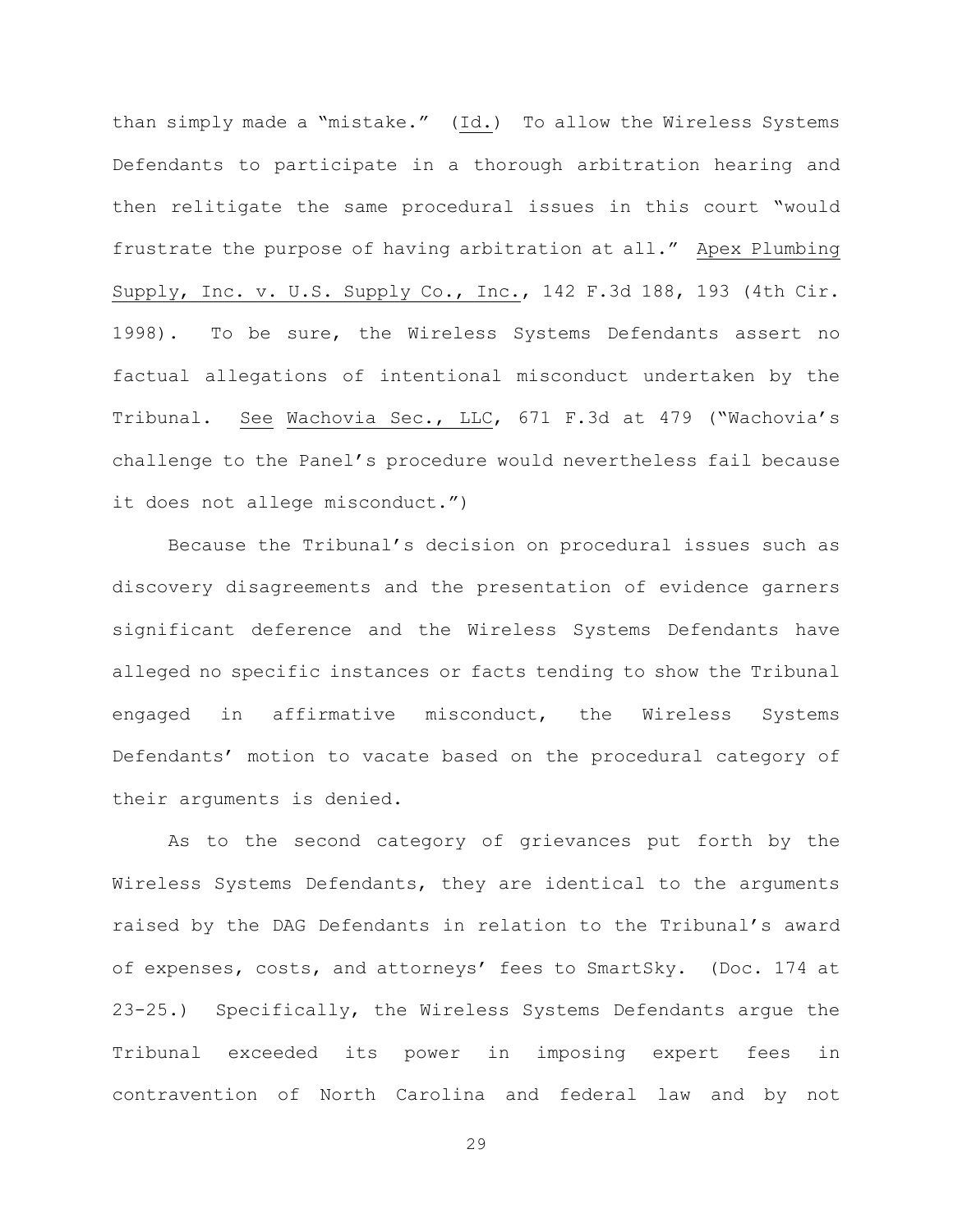separately allocating attorneys' fees to each party for each claim. (Id.) To the extent the Wireless Systems Defendants' motion is based on the same arguments presented by the DAG Defendants, it is denied for the reasons set forth above.

### **C. Smartsky's Motion to Confirm Final Award**

SmartSky argues there is no basis to modify, vacate, or correct the Final Award and, because the court has jurisdiction to confirm the Final Award, it should do so. (Doc. 166 at 11.) Pursuant to the FAA, to prevail on a motion to confirm a final award, the movant must petition the court within one year of the arbitration award, provide notice to the adverse party, and file the award order, the arbitration agreement, and any time extension with the motion. See 9 U.S.C. §§ 9, 13. Here, SmartSky filed its motion containing all required documents four days after the Final Arbitration Order. (Doc. 166.) Notice of this motion was provided to the Defendants. (Id. at 16.)

Having reviewed the Final Award, and finding no evidence of fraud, corruption, misconduct, or manifest disregard of the law, the court must confirm the award. See 9 U.S.C. § 9; Benchmark Elecs., Inc. v. Myers, No. GJH-19-242, 2019 WL 6528587, at \*7 (D. Md. Dec. 3, 2019) ("Because the Court will not vacate the arbitration award, it must confirm it."); JTH Tax LLC v. Pitcairn Franchise Dev., LLC., No. 2:21cv135, 2021 WL 3173572, at \*9 (E.D. Va. July 27, 2021) ("Therefore, the court must grant an arbitration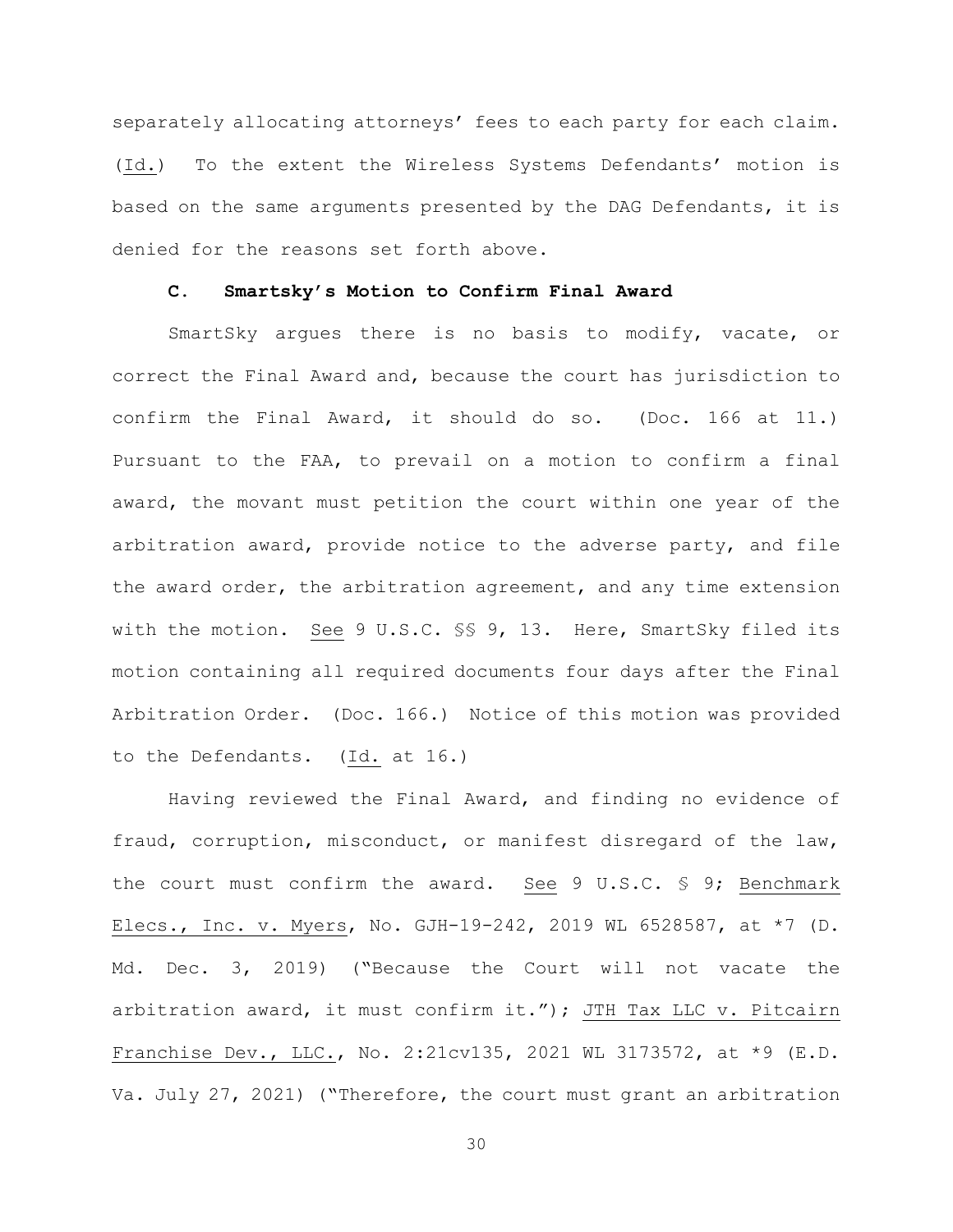award unless the award is vacated, modified, or corrected." (internal quotations and alterations omitted)). Because there is no cause to vacate the Final Award, SmartSky's motion is granted. Smiley v. Forcepoint Fed., LLC, No. 3:21CV500, 2021 WL 5143898, at \*3 (E.D. Va. Nov. 3, 2021) (confirming arbitration award because it was not vacated).

### **D. Motions to Seal**

The Wireless Systems Defendants seek to seal certain exhibits filed with their Brief in Support of Their Motion to Vacate and Modify the Arbitrators' Final Award "and to seal the Brief that quotes the exhibits." (Doc. 177.) SmartSky responds by agreeing that the Proposed Sealed Documents included in the Wireless Systems Defendants' motion "should be sealed by the Court to the extent necessary to avoid disclosure on the public docket," but that many of the documents are "irrelevant to the pending Motion to Vacate, and should therefore be struck," pursuant to Local Rules 5.4 and 5.5. (Doc. 179 at 2.) SmartSky separately moves for leave to file sealed portions of its reply in opposition to the Wireless Systems Defendants' motion to vacate the arbitrator's Final Award. (Doc. 182.)

When a party makes a request to seal judicial records, a district court "must comply with certain substantive and procedural requirements." Va. Dep't of State Police v. Washington Post, 386 F.3d 567, 576 (4th Cir. 2004). Procedurally, the court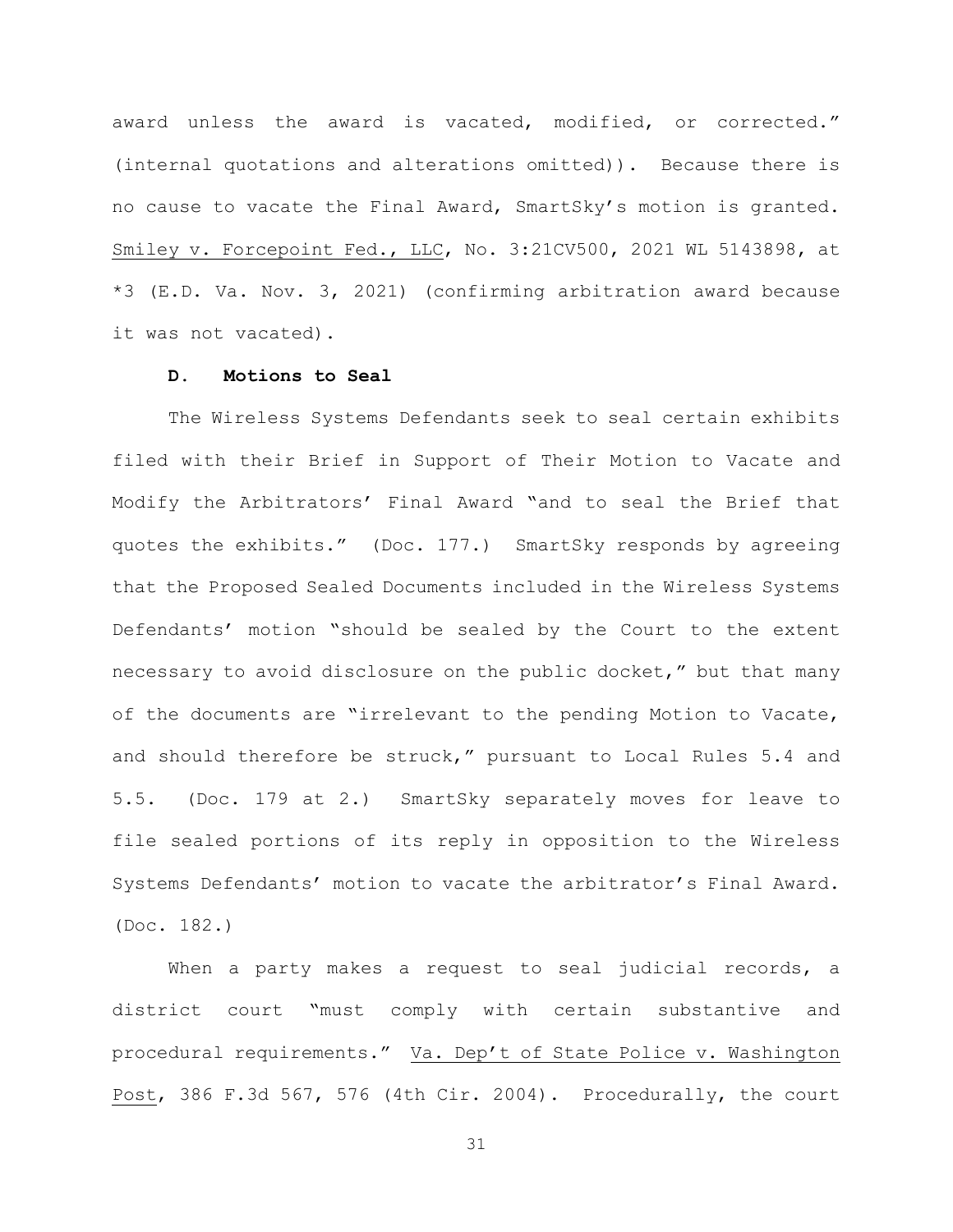must (1) give the public notice and a reasonable opportunity to challenge the request to seal; (2) "consider less drastic alternatives to sealing"; and (3) if it decides to seal, make specific findings and state the reasons for its decision to seal over the alternatives. Id. "As to the substance, the district court first must determine the source of the right of access with respect to each document, because only then can it accurately weigh the competing interests at stake."  $\underline{Id}$ . (internal quotation marks and alteration omitted). "While the common law presumption in favor of access attaches to all judicial records and documents, the First Amendment guarantee of access has been extended only to particular judicial records and documents." Stone v. Univ. of Md. Med. Sys. Corp.*,* 855 F.2d 178, 180 (4th Cir. 1988) (internal quotations and citations omitted). Generally, the public interest in disclosure heightens as the underlying motions are directed more to the merits and as the case proceeds toward trial. See Washington Post*,* 386 F.3d at 578–79 (observing that the public has a First Amendment right of access to materials submitted in connection with a summary judgment motion in a civil action (citing Rushford v. New Yorker Magazine, Inc., 846 F.2d 249, 253 (4th Cir. 1988)).

"The burden to overcome a First Amendment right of access rests on the party seeking to restrict access, and that party must present specific reasons in support of its position." Id. at 575;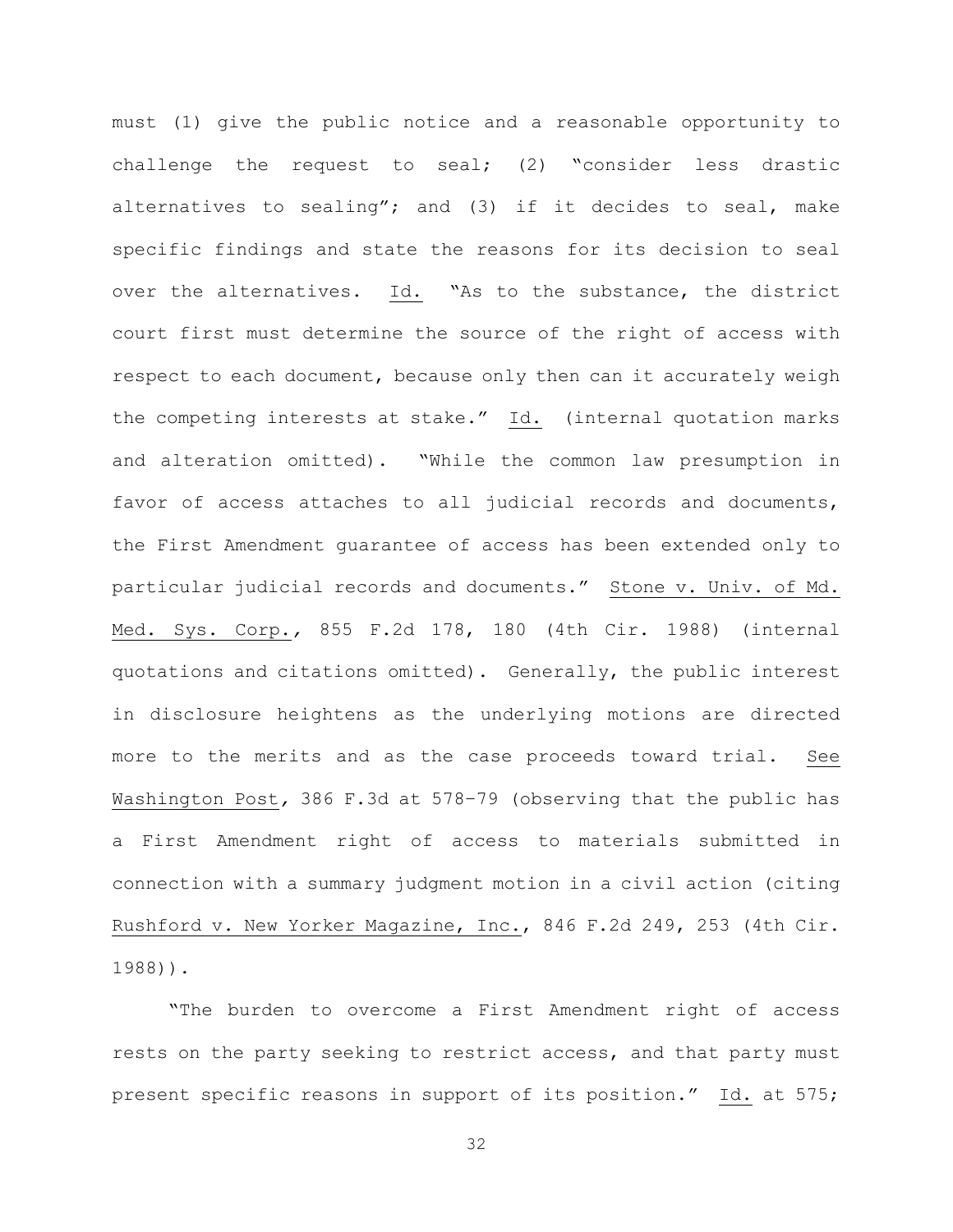see Press–Enterprise Co. v. Superior Ct. of Ca. for Riverside Cnty., 478 U.S. 1, 15 (1986) ("The First Amendment right of access cannot be overcome by [a] conclusory assertion."). The public's right of access "may be abrogated only in unusual circumstances." Stone*,* 855 F.2d at 182. Evaluating whether these "unusual circumstances" exist in a particular case is a fact-based inquiry conducted in light of the "specific facts and circumstances" of the case at issue. See Washington Post, 386 F.3d at 579.

"One exception to the public's right of access is where such access to judicial records could provide a 'source[] of business information that might harm a litigant's competitive standing.'" Woven Elecs. Corp. v. Advance Grp., Inc., 1991 WL 54118, at \*6 (4th Cir. Apr. 15, 1991) (quoting Nixon v. Warner Commc'ns, Inc., 435 U.S. 589, 598 (1978)). "[M]any courts have considered the trade secret status of testimony or materials submitted to a court a significant private interest to be weighed against the common law, or even the First Amendment, right of public access that would otherwise apply to them." Level 3 Commc'ns, LLC v. Limelight Networks, Inc., 611 F. Supp. 2d 572, 581–82 (E.D. Va. 2009) (collecting cases)); Woven Elecs. Corp., 1991 WL 54118, at \*6-7 (holding the district court erred in denying motion to close the courtroom to prevent disclosure of trade secrets at trial and remanding the case for determination as to what portions of the district court record must be sealed in order to prevent further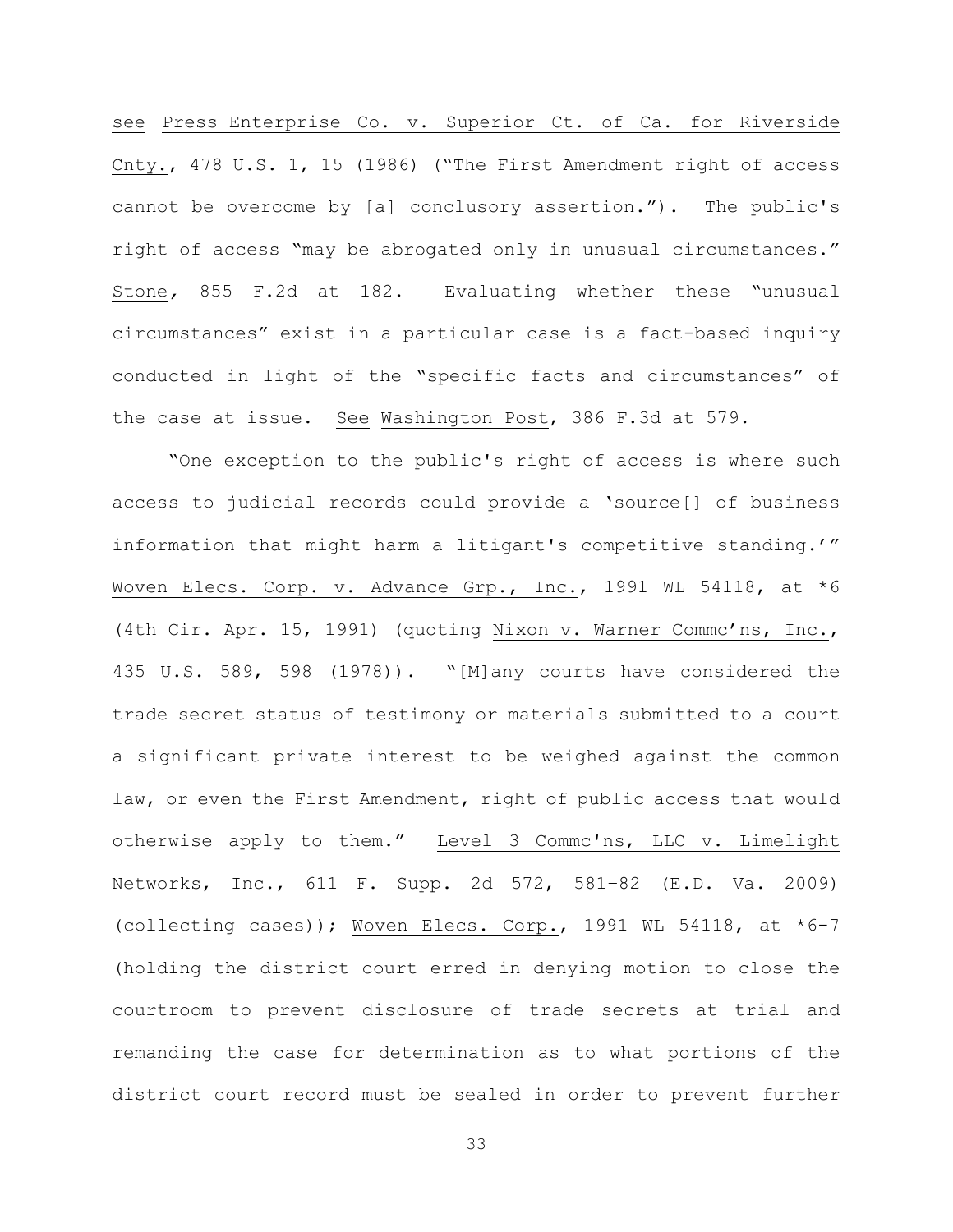disclosure); ATI Indus. Automation, Inc. v. Applied Robotics, Inc., 801 F. Supp. 2d 419, 427-28 (M.D.N.C. 2011) (finding the public had a First Amendment right of access to documents submitted in connection with motions to dismiss for lack of personal jurisdiction and improper venue, but holding that the sealing of eight exhibits was appropriate in order to protect trade secrets contained therein); Longman v. Food Lion, Inc., 186 F.R.D. 331, 335 (M.D.N.C. 1999) (noting documents could "be sealed even given the public access requirements because they contain Defendants' trade secrets, confidential business information, or information protected by attorney-client privilege").

The Wireless Systems Defendants assert that many of the exhibits listed, while not necessarily confidential themselves, included testimony or references to otherwise confidential exhibits. (Doc. 177 at 2.) At the start of arbitration, all parties agreed that the entire arbitration hearing and the resulting transcript would be treated as confidential pursuant to a Protective Order governing confidential information. (Id.) The claims forming the basis of this case revolve around trade secrets and closely held and highly valuable intellectual property, and from the beginning both parties maintained the importance of confidentiality. For instance, the Wireless Systems Defendants advise that they seek to seal the listed exhibits because they "do not want to inadvertently violate the Protective Order,"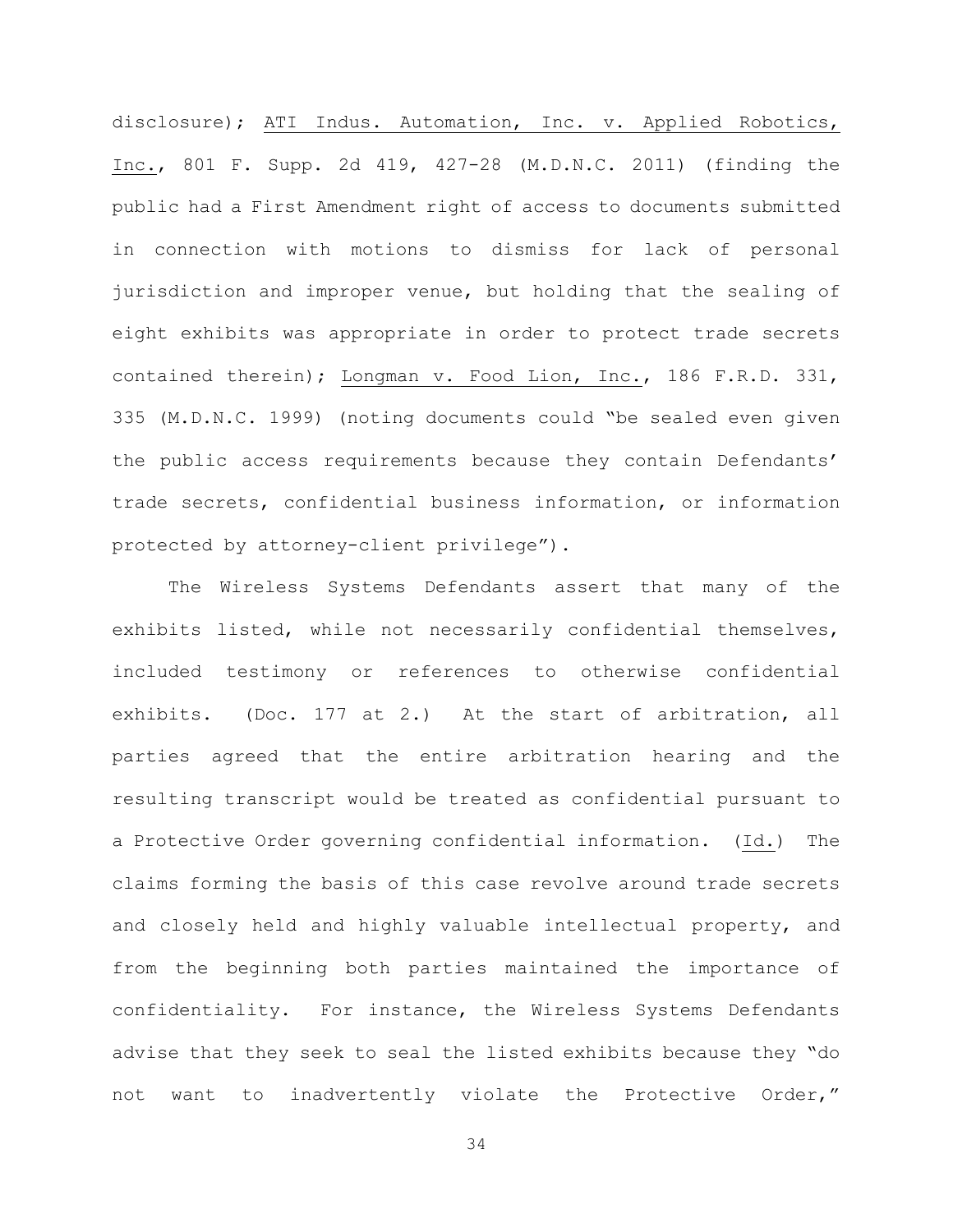especially because SmartSky had already "filed a motion against them for sanctions during the arbitration proceeding for violating the Protective Order." (Id.)

SmartSky contends that many of these documents are irrelevant to the pending motion and should be struck. (Doc. 179 at 2.) However, motions to strike are appropriate only for pleadings and not for these documents. See 5A C. Wright and A. Miller, Federal Practice and Procedure: Civil, § 1380 (3d ed. 2021); Charleston Waterkeeper v. Frontier Logistics, L.P., 488 F. Supp. 3d 240, 260 (D.S.C. 2020); Delta Consulting Grp., Inc. v. R. Randle Const., Inc., 554 F.3d 1133 (7th Cir. 2009). Furthermore, because the court considered these documents in ruling on the cross motions to vacate or confirm the award and relied on some of the background information provided by the designated exhibits in deciding the motions to vacate, it cannot say these documents are irrelevant. Therefore, the Wireless Systems Defendants' motion to seal certain exhibits (Doc. 177) is granted and SmartSky's request to strike documents is denied.<sup>5</sup>

SmartSky seeks to file under seal portions of its brief in opposition to the Wireless Systems Defendants' motion to vacate the arbitrator's Final Award, and for similar reasons its motion

 $5$  SmartSky also recognizes that to the extent the court does not strike the documents, they should be sealed "to ensure the sensitive and confidential business information contained therein is not publicly displayed." (Doc. 179 at 2.)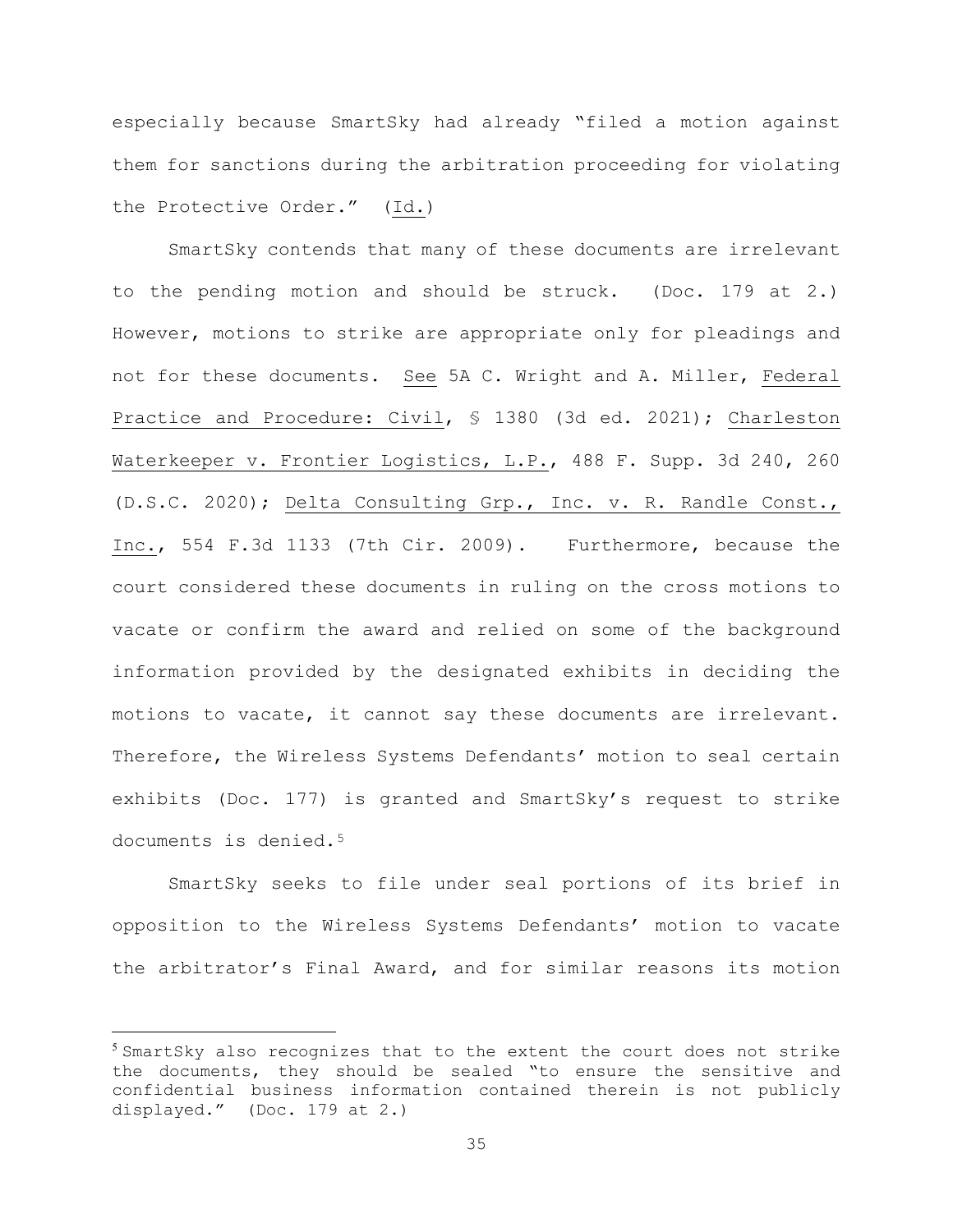is granted. (Doc. 182.) The Defendants have filed no brief in opposition. SmartSky advises that its opposition brief includes "confidential, proprietary, and sensitive business information," and disclosure "would potentially violate a contractual confidentiality agreement" between SmartSky and Wireless Systems. (Id. at 1-2.) The information contained in SmartSky's opposition brief details confidential information, including names of prospective clients, SmartSky's customer solicitation efforts, and its overall business strategy in a highly competitive and fastmoving industry. Because sealing is necessary to protect the confidentiality of the proprietary business information contained in SmartSky's opposition brief, Smartsky's motion to seal (Doc. 181) is granted. See LifeNet Health v. LifeCell Corp., No. 2:13cv486, 2015 WL 12516758, at \*2 (E.D. Va. Jan. 9, 2015) (stating "in a case involving trade secrets, [] the record should 'be sealed to the extent necessary to prevent the release of trade secrets.'" (quoting Woven Elecs., 1991 WL 54118, at  $*(6.))$ ; Valley Broad. Co. v. United States Dist. Court for Dist. of Nev., 798 F.2d 1289, 1294 (9th Cir. 1986) (noting the presence of "trade secret materials" would "counsel[] against" the common law right of public access); Brown & Williamson Tobacco Corp. v. F.T.C., 710 F.2d 1165, 1179 (6th Cir. 1983) ("[c]ourts have carved out several distinct but limited common law exceptions to the strong presumption in favor of openness, including trade secrets which are a recognized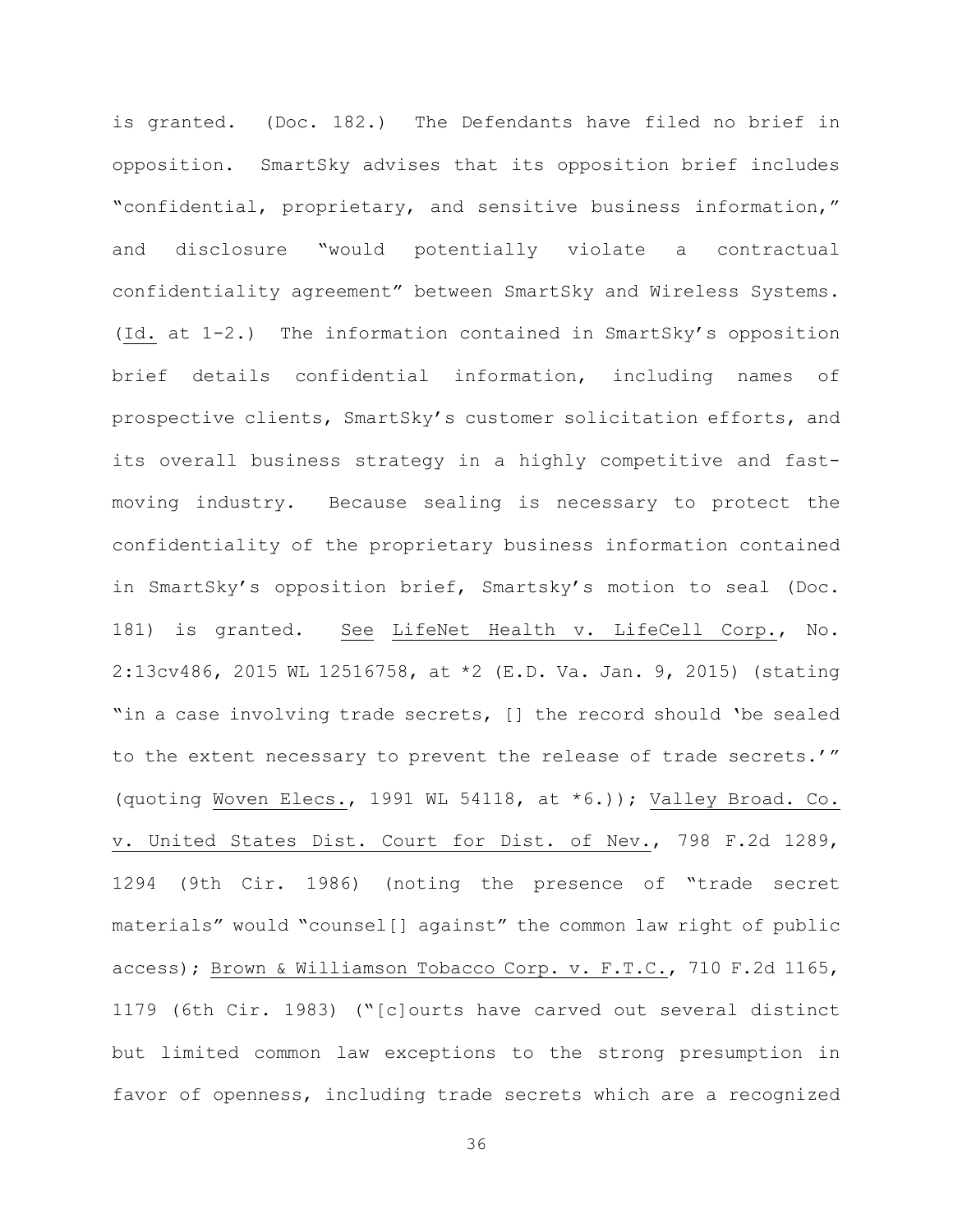exception to the right of public access to judicial records" (internal quotations omitted)).

### **III. CONCLUSION**

For the foregoing reasons,

IT IS HEREBY ORDERED that the DAG Defendants' Motion to Dismiss or Compel Arbitration of Complaint and Amended Complaint (Doc. 160) is DENIED as moot; the DAG Defendants' Motion to Vacate Arbitration Award (Doc. 167) is DENIED, and the Wireless Systems Defendants' Motion to Vacate and Modify the Arbitrators Final Award (Doc. 170) is DENIED.

IT IS FURTHER ORDERED that the Wireless Systems Defendants' Motion to Seal Exhibits (Doc. 177) is GRANTED, and SmartSky's Motion to Seal (Doc. 181) SmartSky's Opposition to the Wireless Systems Defendants' Motion to Vacate and Modify the Arbitrators' Final Award (Doc. 180) is GRANTED.

IT IS FURTHER ORDERED that SmartSky's Motion to Confirm Arbitration Award and for Entry of Final Judgment (Doc. 166) is GRANTED and the Final Award is CONFIRMED.

IT IS FURTHER ORDERED that in accordance with the confirmation of the Award, FINAL JUDGMENT BE ENTERED AS FOLLOWS in favor of SmartSky and against the Defendants Wireless System Solutions, LLC ("Wireless Systems"), DAG Wireless Ltd. ("DAG Wireless"), DAG Wireless USA, LLC ("DAG Wireless USA"), Laslo Gross, Susan Gross, and David Gross (collectively "Defendants"):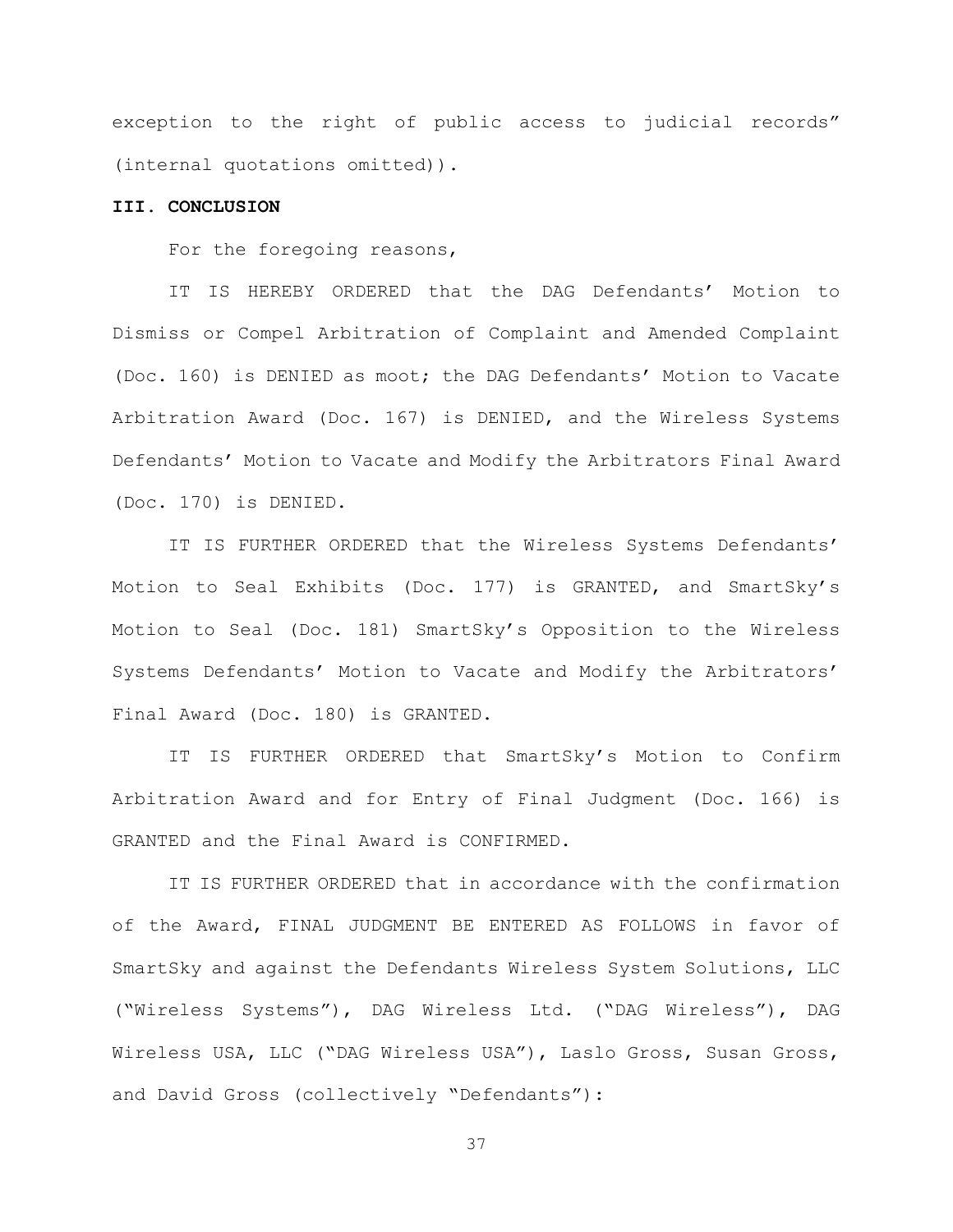1. SmartSky is awarded a judgment for damages and other monetary relief against the Defendants as follows

a. Ten Million Dollars (\$10,000,000.00) in damages against Wireless Systems on SmartSky's claims for breach of the April 11, 2019 Teaming Agreement (the "Teaming Agreement") between SmartSky and Wireless Systems and for breach of other agreements between SmartSky and Wireless Systems; and

b. the following amounts are awarded to SmartSky against all of the Defendants (Wireless Systems, DAG Wireless, DAG Wireless USA, Laslo Gross, Susan Gross, and David Gross), jointly and severally:

i. \$1,963,676.59 for legal fees and expenses incurred by SmartSky;

ii. \$525,215.45 for Arbitration costs incurred by SmartSky; and

iii. \$60,000.00 in sanctions for the Defendants' violations of interim orders of the Tribunal appointed in the Arbitration.

2. Wireless Systems, DAG Wireless, DAG Wireless USA, Laslo Gross, Susan Gross, and David Gross, and each of them, as well as persons or entities acting in concert or participation with them or otherwise on their behalf, including their successors or assigns, shall immediately cease and desist and are hereby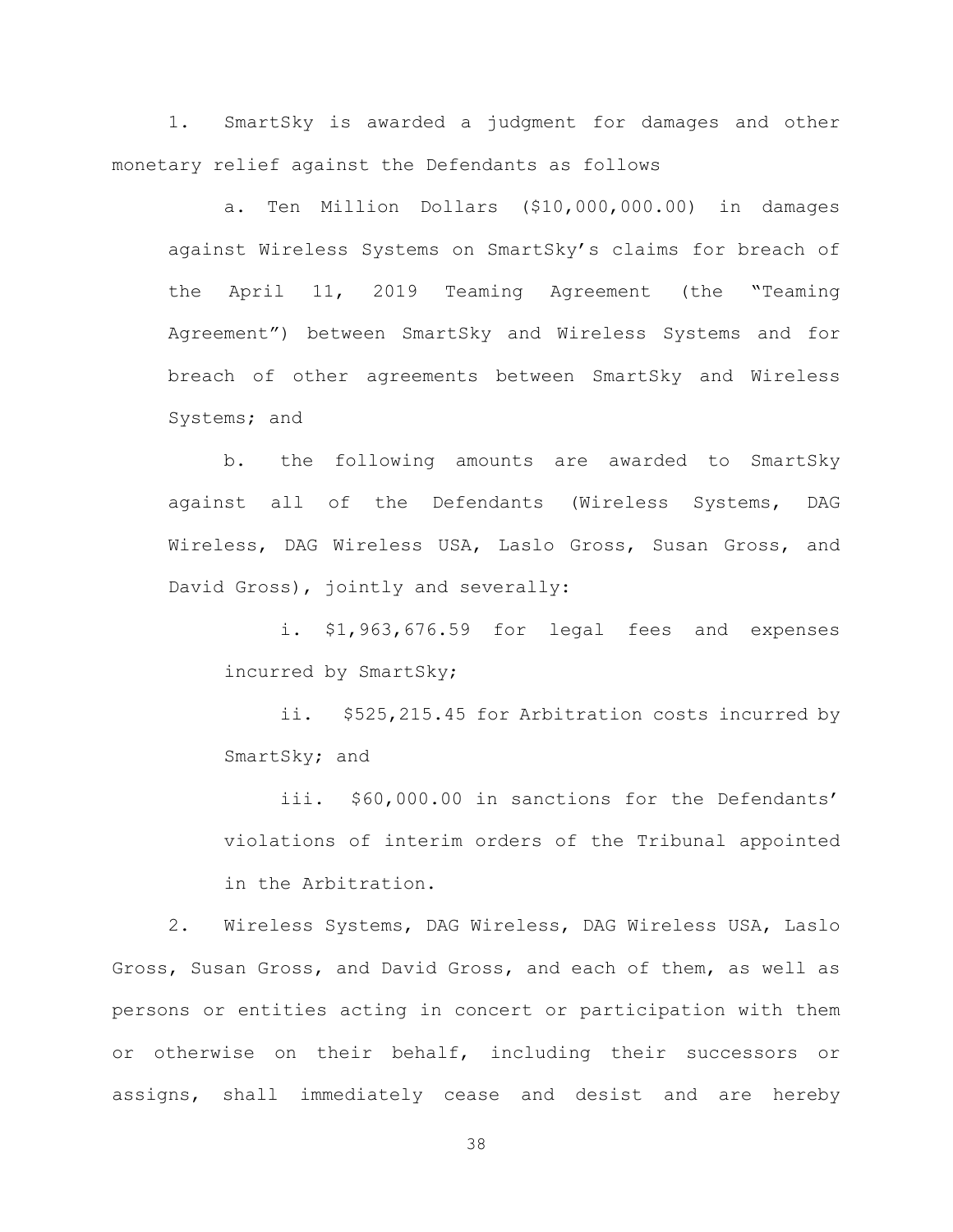permanently enjoined from engaging, directly or indirectly, in any of the following activities or conduct:

a. making, causing to be made, developing, certifying or attempting to certify with any government agency, using, copying, modifying, marketing, promoting, offering to sell, selling, or distributing any or all "Product" or "Developed IP" (as those terms are defined in the Teaming Agreement and as the definitions are incorporated below) developed or produced by Wireless Systems, DAG Wireless, or DAG Wireless USA pursuant to or in connection with any agreement executed by SmartSky and Wireless Systems, or derivatives of such "Product" or "Developed IP," for use within the "SSN Field of Use" (as those terms are defined in the Teaming Agreement and as the definitions are incorporated below);

b. making or causing to be made any use or disclosure of any or all "Confidential Information" of SmartSky, "SSN IP," or "SSN Tools" (as those terms are defined in the Teaming Agreement and as the definitions are incorporated below), or derivatives thereof;

c. making or causing to be made any use or disclosure of information of SmartSky subject to a non-disclosure agreement which they, or any of them, executed with SmartSky including that Non-Disclosure Agreement dated January 15, 2019;

d. passing off all or any part of SmartSky's "Confidential Information," "Product," "SSN IP," "SSN Tools," or "Developed IP" (as those terms are defined in the Teaming Agreement and as the definitions are incorporated below), including derivatives thereof, as the property of Wireless Systems, DAG Wireless, DAG Wireless USA, Laslo Gross, Susan Gross, and/or David D. Gross, including their successors and assigns; and/or

e. engaging in any other false or misleading commercial advertising, promotions, or representations, including but not limited to statements made directly or indirectly through the use of pseudonyms or proxies, on websites, in press releases, or in interviews, which:

i. state or suggest that Wireless Systems, DAG Wireless, DAG Wireless USA, Laslo Gross, Susan Gross, and David Gross, or any of them or their successors or assigns,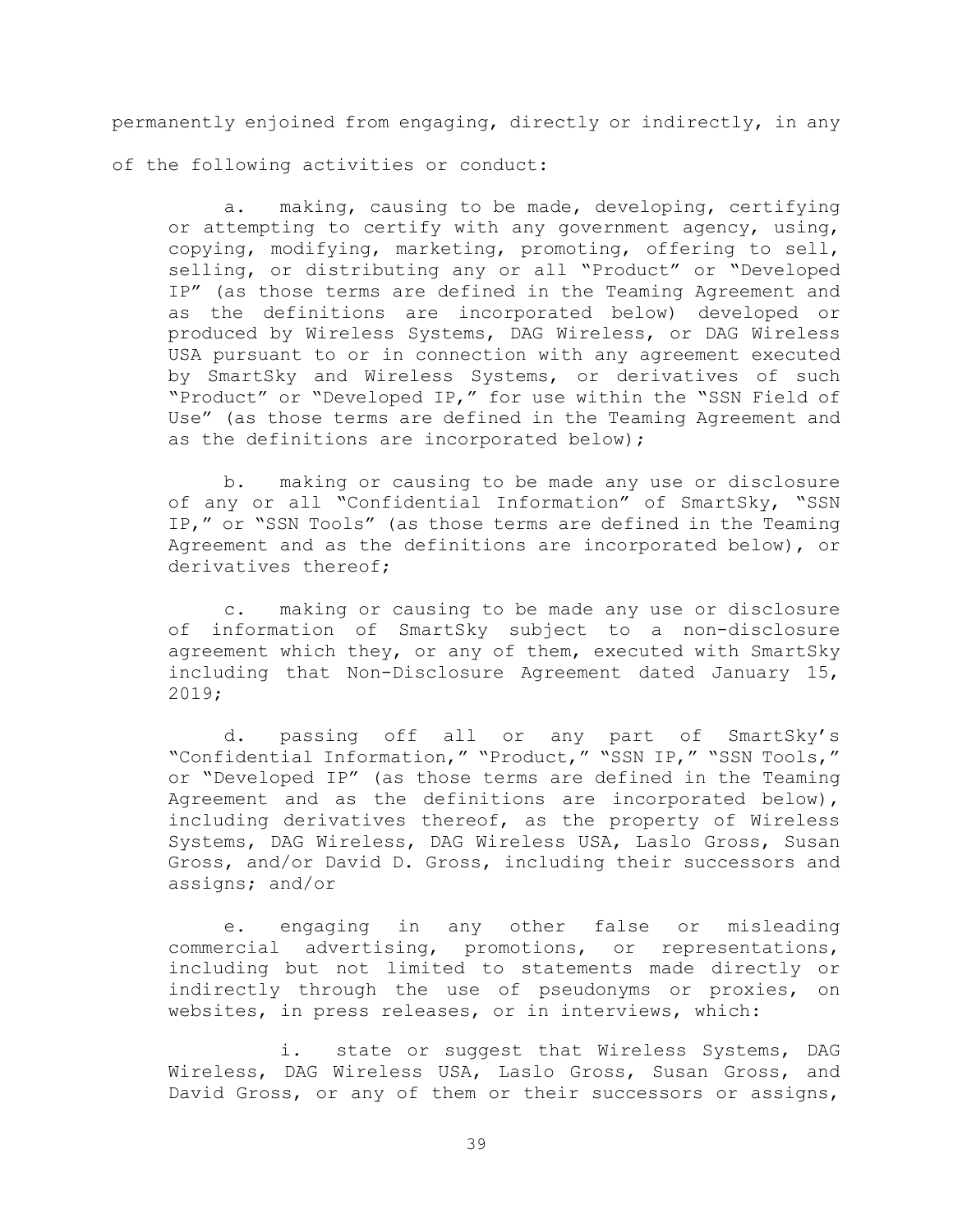have developed, have obtained regulatory certification of, or have or will have available for purchase or sale any air-toground wireless communications system or product that uses or is based upon SmartSky's "Confidential Information," "Product," "SSN IP," "SSN Tools," or "Developed IP," or derivatives thereof, in the "SSN Field of Use" (as those terms are defined in the Teaming Agreement and as the definitions are incorporated below);

ii. attempt to pass off or represent any "Confidential Information" of SmartSky, "SSN IP," "SSN Tools," "Developed IP," or "Product" (as those terms are defined in the Teaming Agreement and as the definitions are incorporated below), or derivatives thereof, as developed by or belonging to Wireless Systems, DAG Wireless, DAG Wireless USA, Laslo Gross, Susan Gross, and/or David Gross, or their successors or assigns; and/or

iii. disparage SmartSky or attempt to discourage any person or entity from doing business with SmartSky.

3. The Court sets forth the following definitions from the Teaming Agreement as referenced in the permanent injunction above:

a. "Product" is defined as "the production units [SmartSky] commissions [Wireless Systems] to develop, procure, integrate, produce, deliver, and support exclusively for [SmartSky] for the SSN Field of Use as defined herein."

b. "SSN Field of Use" is defined as **"**communications networks, information exchange, and enabling information tools, all for use in aviation related operations including air-to-surface, surface-to-air, and air-to-air communications."

c. "SSN IP" is defined as follows:

"(a) all Intellectual Property of [SmartSky] existing prior to, or invented or developed by, for, or on behalf of [SmartSky] independent of this Agreement, (b) Work Product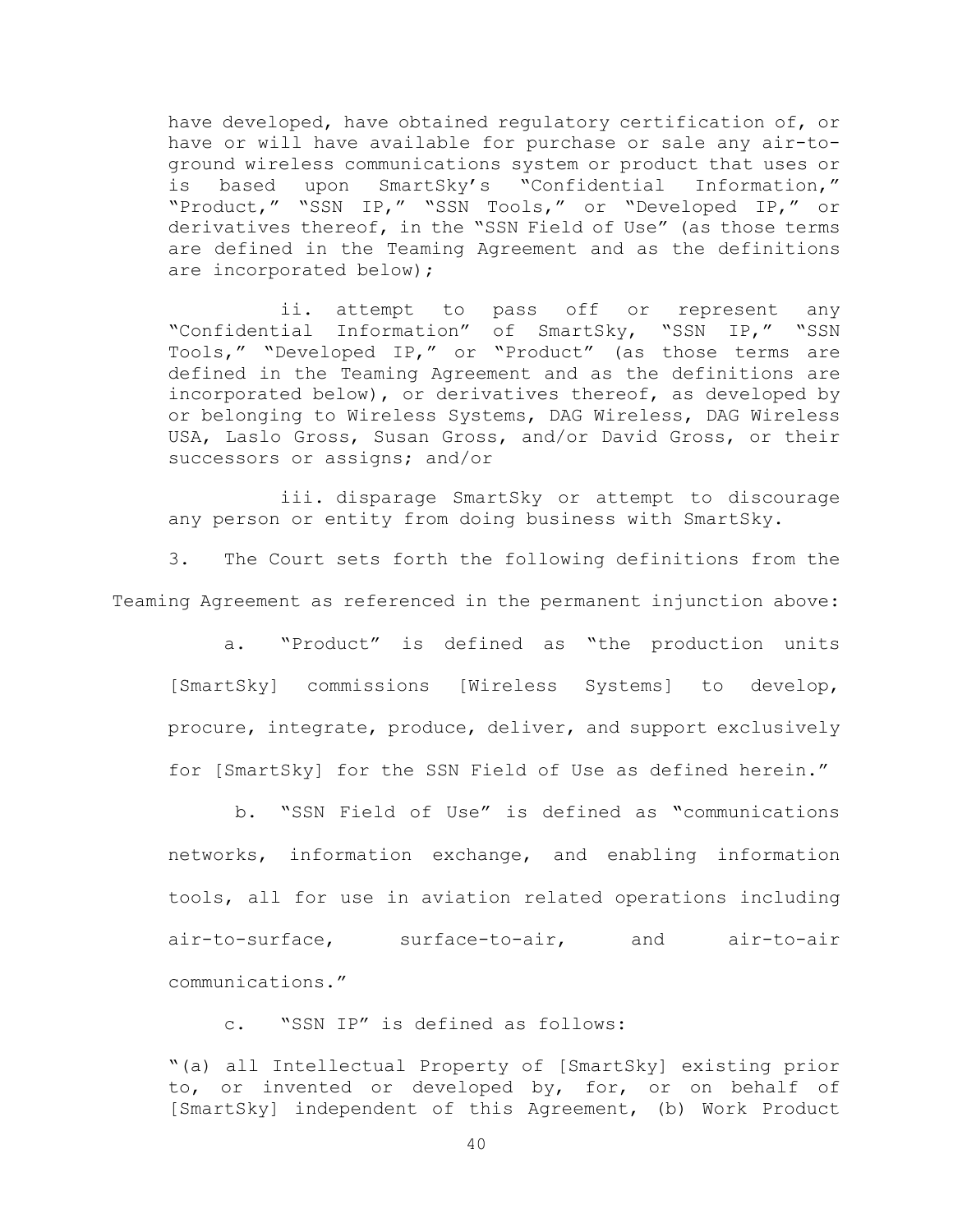and Developed IP (except as otherwise provided in a SOW), (c) any Intellectual Property as described in the applicable SOW [Statement of Work] as SSN IP and owned by SSN, and (c) any Intellectual Property set forth in the attached Exhibit A."

d. "Intellectual Property" is defined as:

"Intellectual Property means all of the following, whether protected, created or arising under the laws of any domestic or foreign jurisdiction: (a) patents, patent applications (along with all patents issuing thereon), statutory invention registrations, and divisions, continuations, continuationsin-part, and substitute applications of the foregoing, and any extensions, reissues, restorations and reexaminations of the foregoing, and all rights therein provided by international treaties or conventions including, without limitation, the exclusive right to make, use and sell, (b) know-how, ideas, processes, discoveries, methods, copyrights, mask work rights, database rights and design rights, whether or not registered, published or unpublished, and registrations and applications for registration thereof, and all forms of intellectual property rights therein whether provided by international treaties or conventions or otherwise, (c) trade secrets, (d) Marks, (e) all rights arising from or in respect of domain names and domain name registrations and reservations, and (f) all other applications and registrations related to any of the rights set forth in the foregoing clauses (a)-(f) above."

e. "Developed IP" is defined as:

"For each SOW [Statement of Work agreed to by {SmartSky} and {Wireless Systems}], the Parties agree to cooperate in good faith to identify and detail the scope of the work to be performed under the applicable SOW and to specify the ownership rights to all Work Product. The Parties agree that in the absence of any such specification of ownership in the applicable SOW, any Work Product (and all Intellectual Property rights contained therein) produced for such SOW, excluding any WSS IP, shall be owned by [SmartSky]. Any Work Product, and Intellectual Property rights contained therein, owned by [SmartSky] shall be referred to hereafter as<br>'Developed IP'. Further, [Wireless Systems] hereby IP'. Further, [Wireless Systems] hereby acknowledges and agrees that [SmartSky] shall own all right, title and interest in and to the Product, and all Intellectual Property rights contained therein, except for [Wireless Systems'] ownership rights in any WSS IP incorporated into the Product, which [SmartSky] shall have a license to pursuant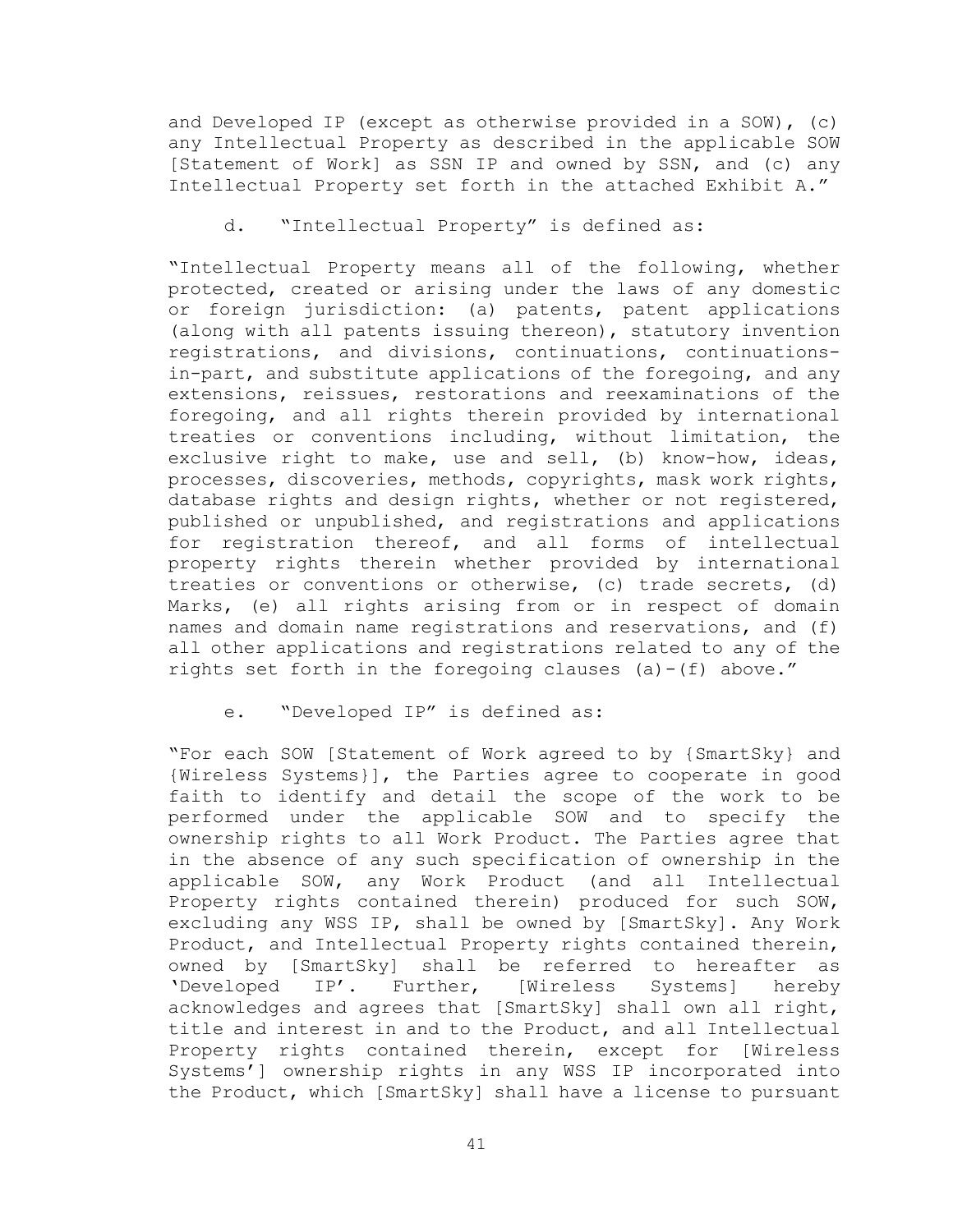to Section 8.03. Additionally, and notwithstanding anything in the Agreement or a SOW that may be interpreted to the contrary, [Wireless Systems] hereby acknowledges and agrees that [SmartSky] shall be the exclusive owner of all right, title and interest in and to any and all developments, improvements, enhancements, or derivatives to any SSN IP, including without limitation, [SmartSky's] patent portfolio set forth in Exhibit A."

f. "Work Product" is defined as follows:

"all inventions, including improvements/enhancements, discoveries, ideas, technologies, know-how, work product, concepts, material, methods, processes, disclosures,<br>Software, firmware, Materials, molds, fixtures, test Software, firmware, Materials, molds, fixtures, test<br>equipment, computer language, programming aids, equipment, computer language, programming aids, documentation, or any other property conceived, developed, originated, fixed or reduced to practice in connection with, or as a result of, the services as ordered through a Purchase Order and performed under a SOW, whether or not patentable, copyrightable or subject to mask work rights or other forms of protection."

# g. "Confidential Information" is defined as:

"... the terms and conditions of this Agreement, the existence of the discussions between the Parties, any information disclosed in connection with the development and integration projects being undertaken as described above, and any proprietary information a Party considers to be proprietary, including but not limited to, information regarding each Party's product plans, product designs, product costs,<br>product prices, finances, marketing plans, business marketing plans, business<br>research and development opportunities, personnel, research and development activities, know-how and pre-release products; provided that information disclosed by the disclosing Party ('Disclosing Party') in written or other tangible form will be considered Confidential Information by the receiving Party ('Receiving Party') if such information is conspicuously designated as 'Confidential,' 'Proprietary' or a similar legend, or if the circumstances of disclosure would reasonably indicate such treatment. Information disclosed orally shall only be considered Confidential Information if: (i) identified as confidential, proprietary or the like at the time of disclosure, and (ii) confirmed in writing within thirty (30) days of disclosure."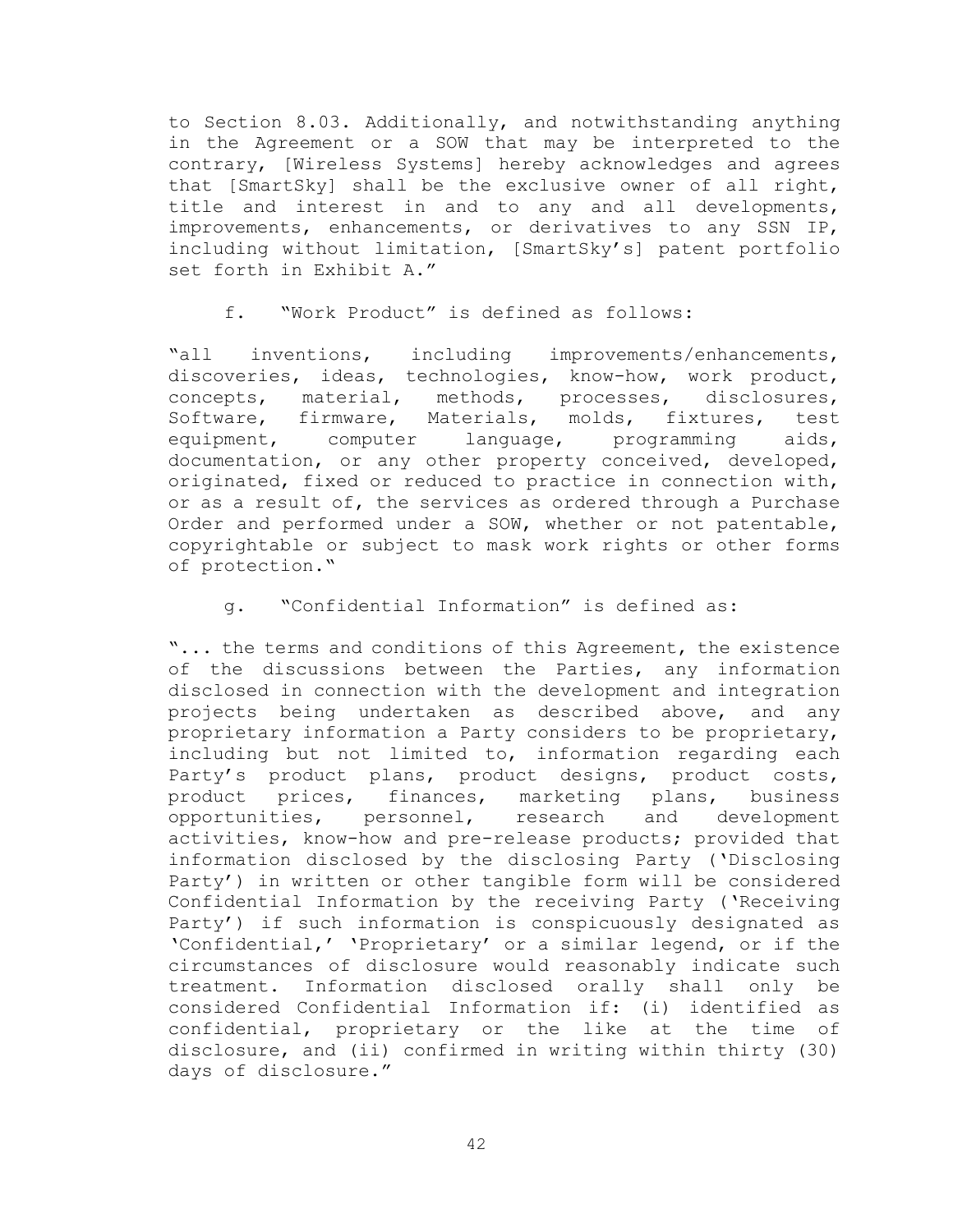h. "SSN Tools" is defined as:

"Any such Materials, tools, equipment or facilities furnished to [Wireless Systems] by or on behalf of [SmartSky] or purchased by [SmartSky] from [Wireless Systems] (through a separate Purchase Order or as an item under a SOW) for use in connection with the performance by [Wireless Systems] hereunder (collectively the 'SSN Tools') shall be held by [Wireless Systems] as [SmartSky's] property and shall not be used by [Wireless Systems] except for the purpose of [Wireless System's] performance under the applicable Purchase Order and SOW."

4. The Award also required the Defendants to do the following within fifteen (15) business days from the date of the Award (or by October 22, 2021), which is also confirmed as part of this Order and Final Judgment:

a. take all actions necessary to ensure that the Federal Communications Commission ("FCC") expeditiously transfers control of any and all FCC certification grants associated with the grantee code 2AWXX to SmartSky pursuant to the procedures set forth in 47 C.F.R. § 2.929(d) and FCC Office of Engineering and Technology Knowledge Database publication no. 204515; and provide SmartSky with the current, valid Grantee Code Registration Number for grantee code 2AWXX; and

b. at their own expense, destroy all "Confidential Information" of SmartSky, "SSN IP," and "Developed IP" (as those terms are defined in the Teaming Agreement) currently in their possession or in the possession of entities controlled by, affiliated with, or directed by them, and provide written certification to SmartSky that all such material has been destroyed.

It IS FURTHER ORDERED that all of Wireless Systems' counterclaims alleged against SmartSky in this lawsuit are DISMISSED WITH PREJUDICE.